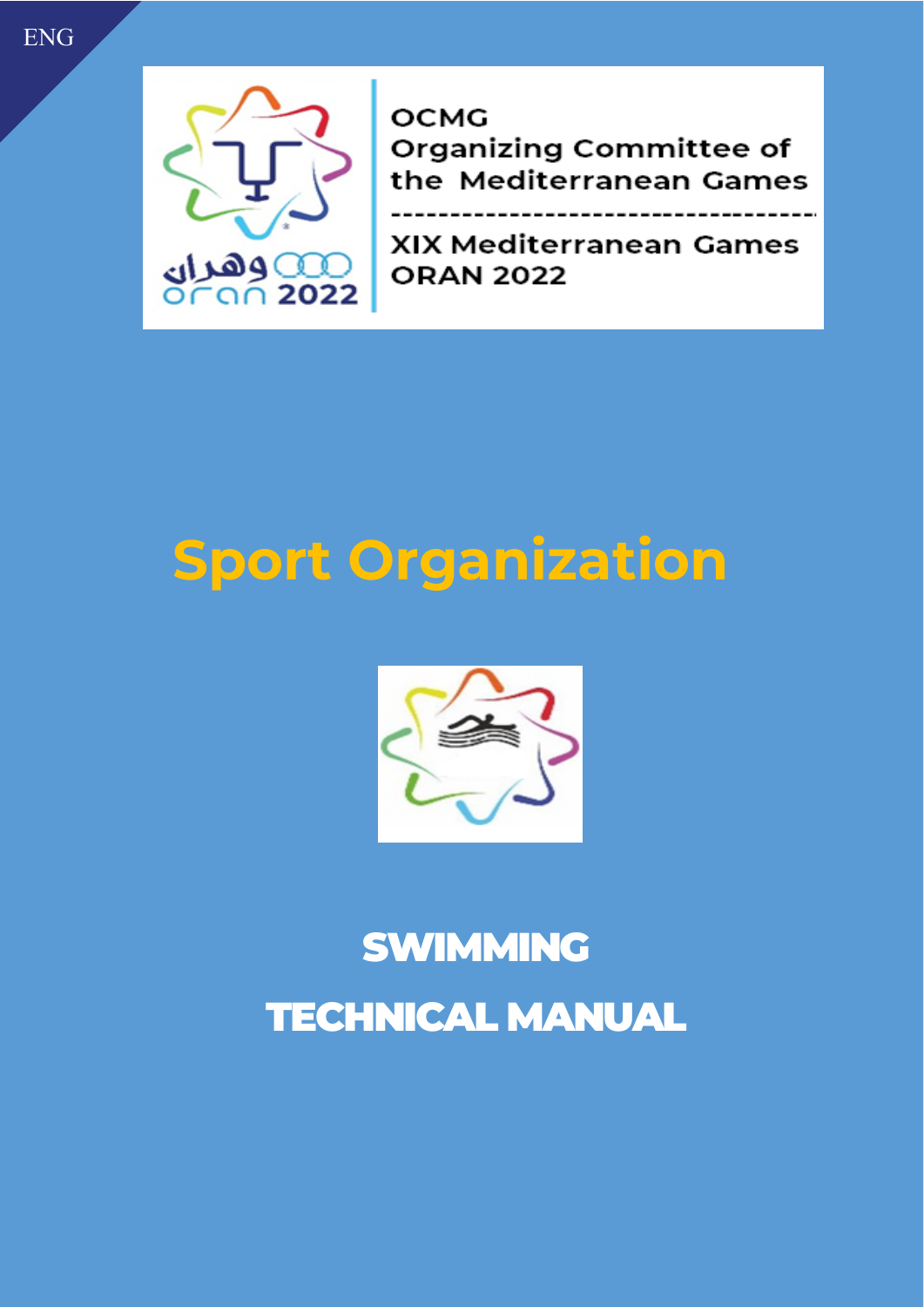# Table of contents



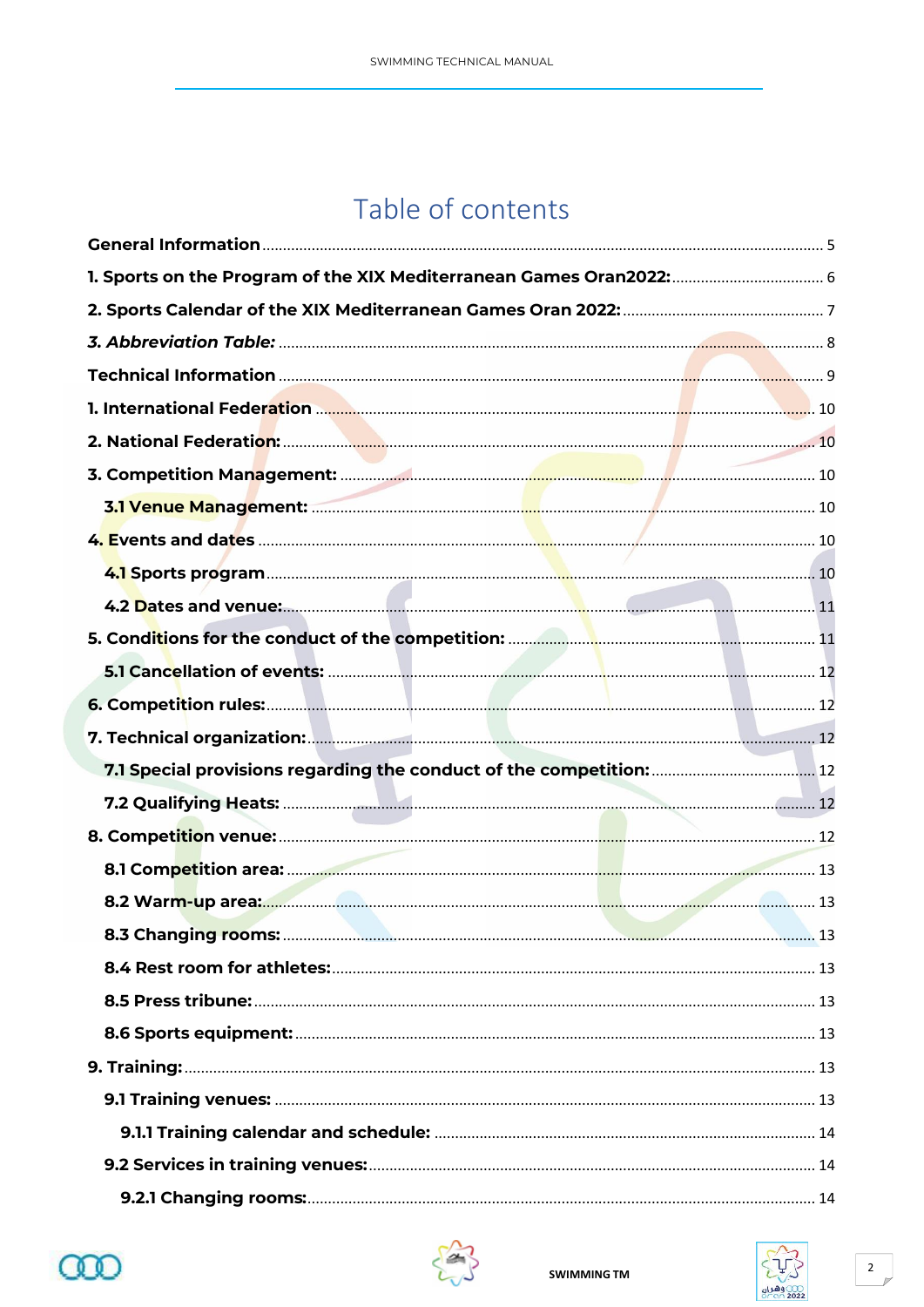| 13.1 Medical services available in the Village and at competition venues: 17 |  |
|------------------------------------------------------------------------------|--|
|                                                                              |  |
|                                                                              |  |
|                                                                              |  |
|                                                                              |  |
|                                                                              |  |
|                                                                              |  |
|                                                                              |  |
|                                                                              |  |
|                                                                              |  |
|                                                                              |  |
|                                                                              |  |
|                                                                              |  |
|                                                                              |  |
|                                                                              |  |
|                                                                              |  |
|                                                                              |  |



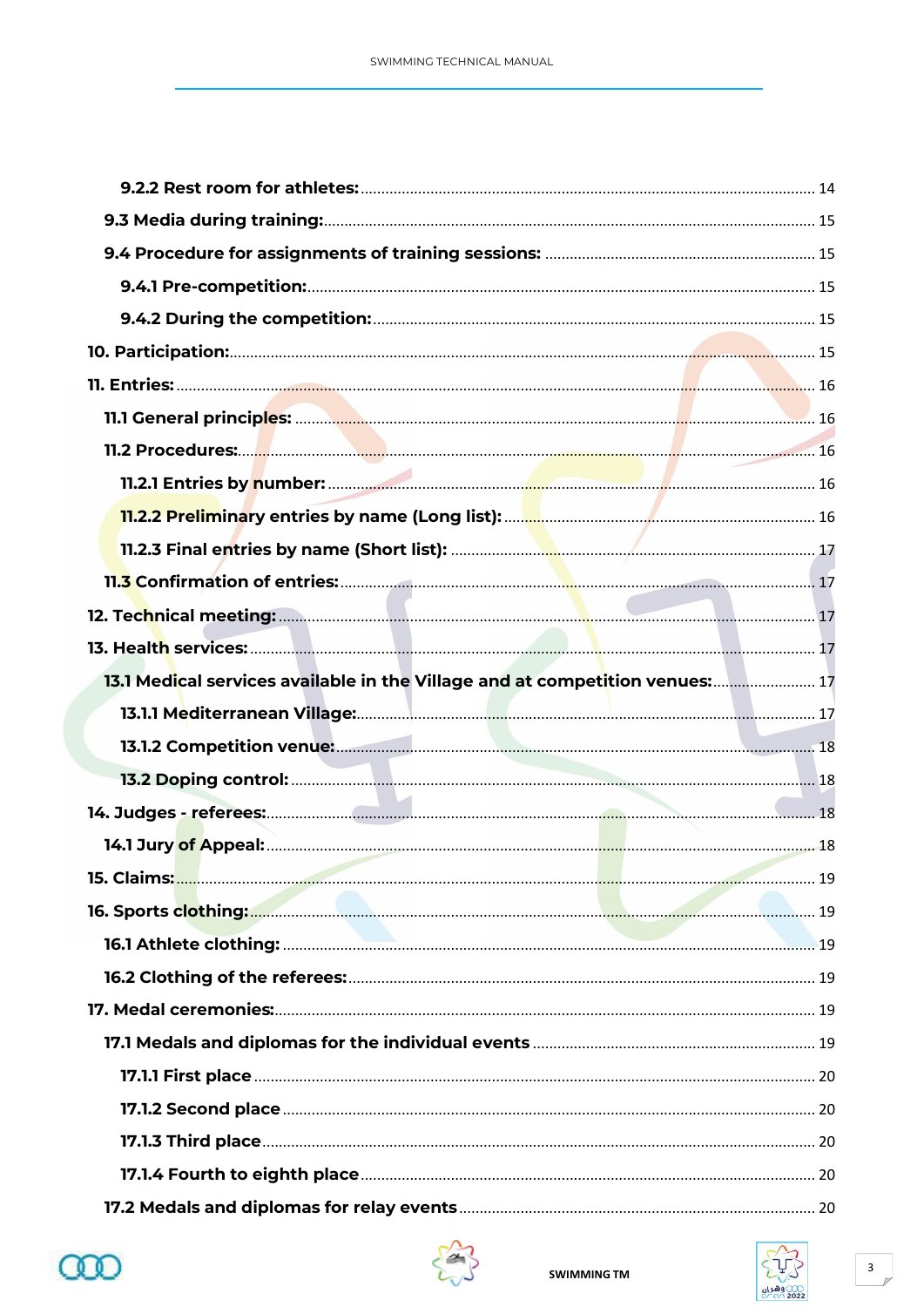





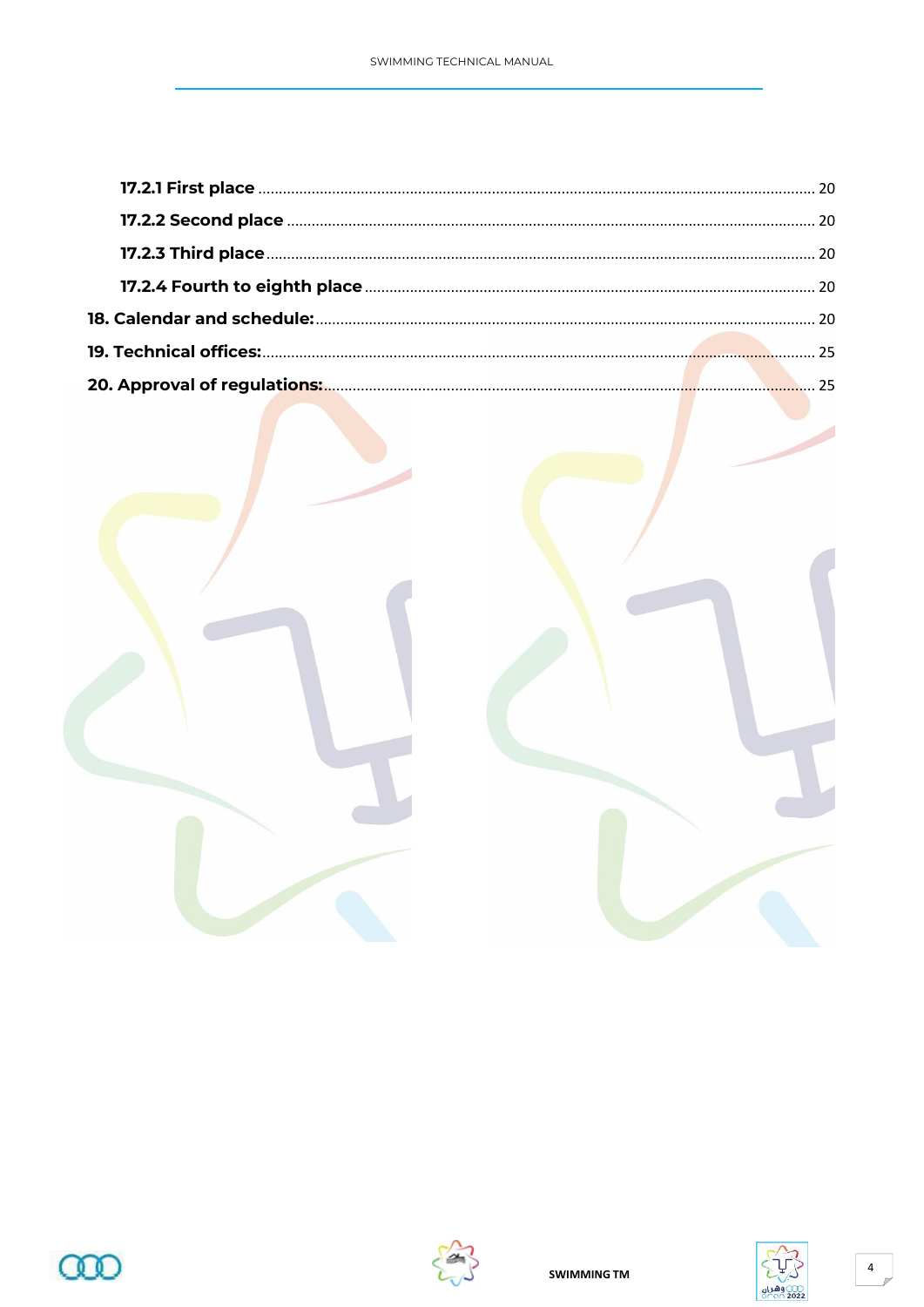# **A. General Information**





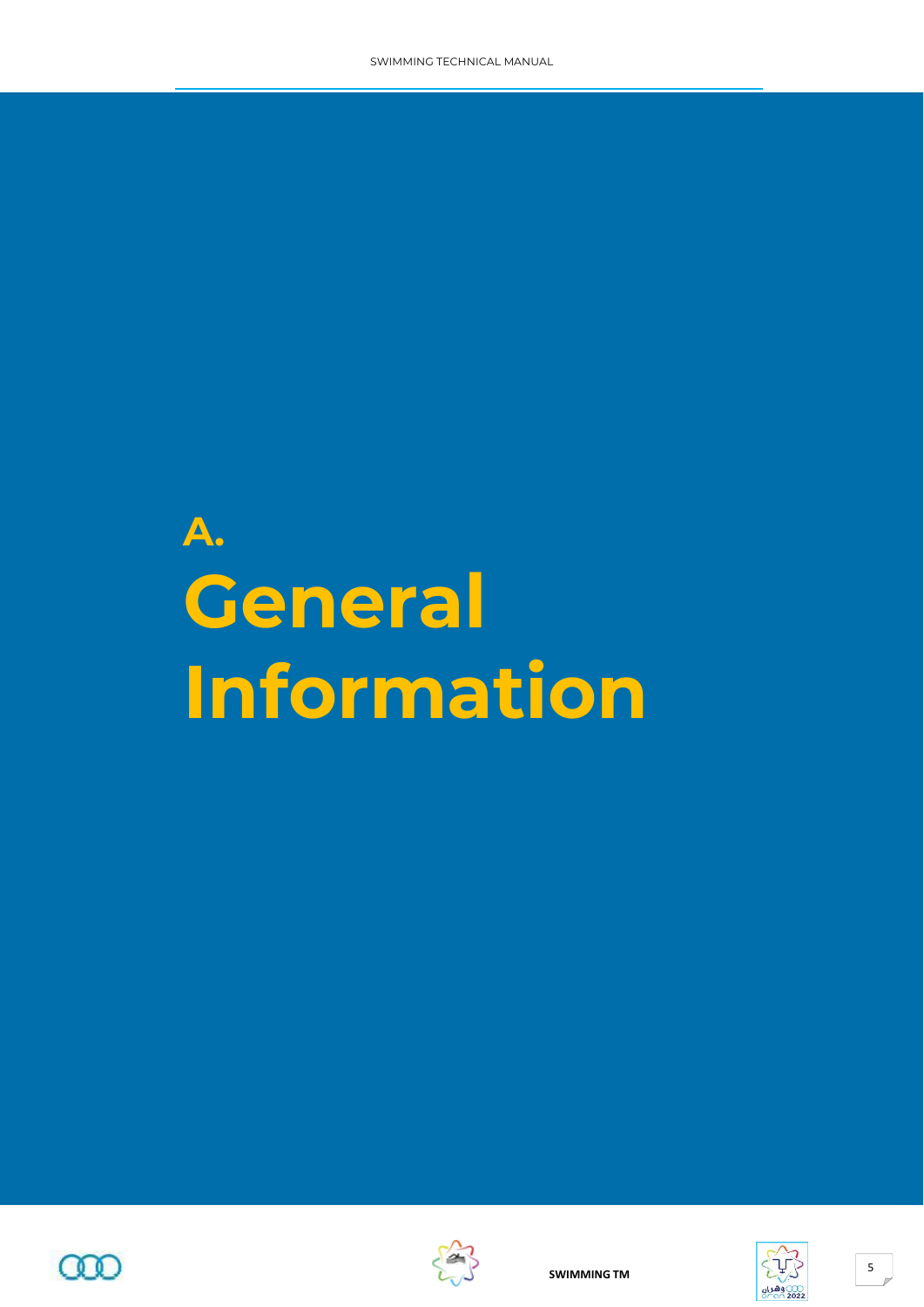### <span id="page-5-0"></span>**1. Sports on the Program of the XIX Mediterranean Games Oran2022:**









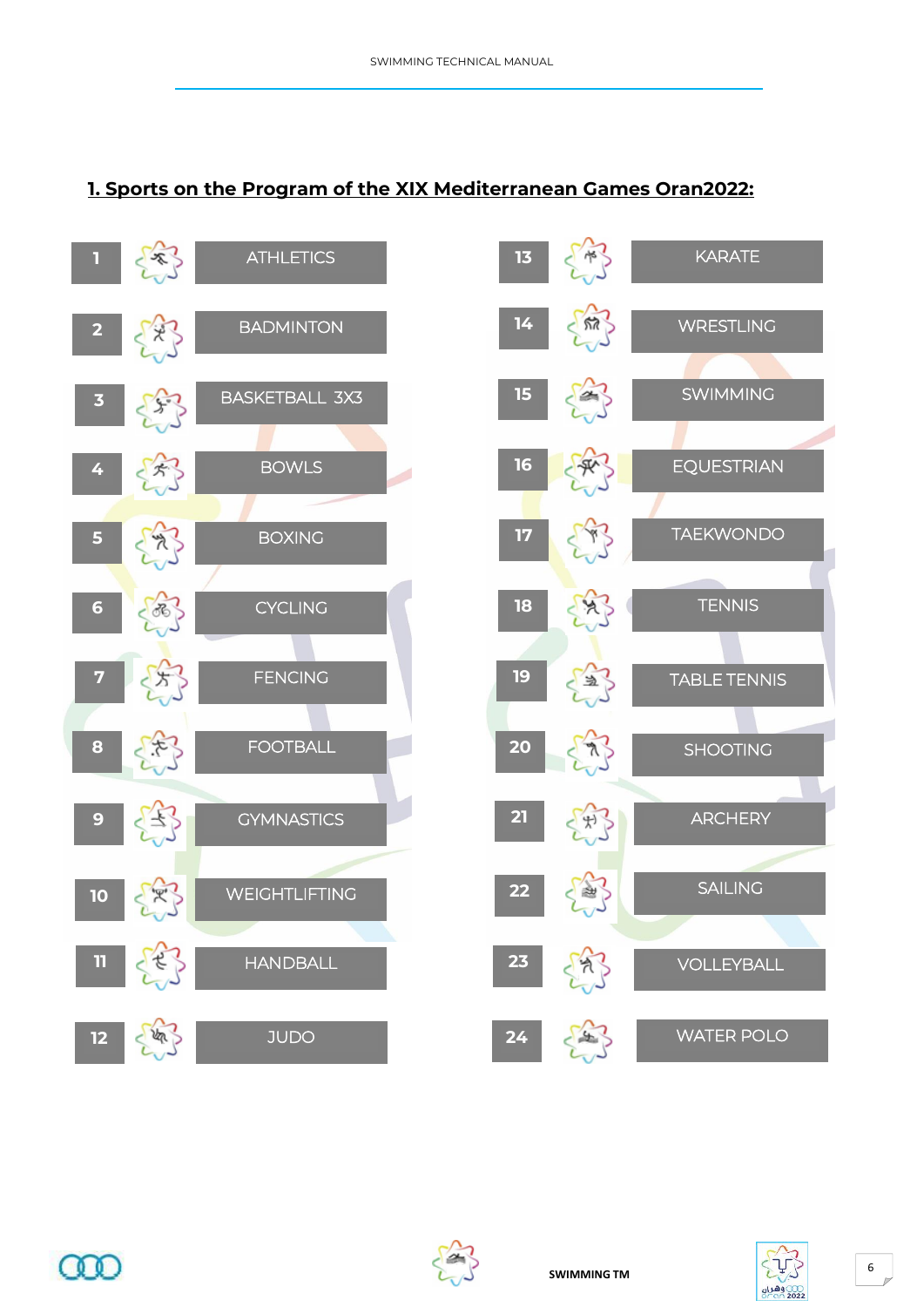#### **2. Sports Calendar of the XIX Mediterranean Games Oran 2022:**

|                       | <b>JUNE</b><br><b>SPORT</b><br><b>VENUE</b>                      |     | <b>JULY</b>                                                      |    |           |           |           |             |           |             |                                             |             |             |    |
|-----------------------|------------------------------------------------------------------|-----|------------------------------------------------------------------|----|-----------|-----------|-----------|-------------|-----------|-------------|---------------------------------------------|-------------|-------------|----|
|                       | M/W<br><b>OPENING CEREMONY</b><br><b>Olympic Complex Stadium</b> |     | 25                                                               | 26 | 27        | 28        | 29        | 30          | 01        | 02          | 03                                          | 04          | 05          |    |
|                       | <b>ATHLETICS</b>                                                 | M/W | Olympic Complex Stadium                                          |    |           |           |           |             |           | QR/F        | QR/F                                        | QR/F        | OR/F        |    |
|                       | <b>BADMINTON</b>                                                 | M/W | Oued Tlelat Sports Hall                                          |    | QR        | E         | QR        | QR          | E         |             |                                             |             |             |    |
|                       | <b>BASKETBALL 3X3</b>                                            | M/W | Sidi M'Hamed Square                                              |    |           |           |           |             | QR        | QR          | QR                                          | $\mathsf E$ |             |    |
|                       | Lyonnaise                                                        | M/W |                                                                  |    | QR        | QR        | E.        | $\mathsf E$ |           |             |                                             |             |             |    |
| <b>BOWLS</b>          | Petangue                                                         | M/W | <b>LOFA Complex</b>                                              |    | QR        | QR        | QR/F      | E           |           |             |                                             |             |             |    |
|                       | Raffa                                                            | M/W |                                                                  |    | QR        | QR        | QR        | $\mathsf E$ |           |             |                                             |             |             |    |
|                       | <b>BOXING</b>                                                    | M   | <b>EMEC Hall</b>                                                 |    | QR        | QR        | QR        | QR          | QR        | $\mathsf E$ |                                             |             |             |    |
|                       | <b>CYCLING</b>                                                   | M/W | 5 <sup>th</sup> Periphery «ITT» - CCO «RR»                       |    |           |           |           |             | F         |             | $\mathbf{E}% _{0}$                          |             |             |    |
| <b>FENCING</b><br>M/W |                                                                  |     | Mohammed Ben Ahmed CCO Hall 01 and Hall 02                       |    |           |           |           |             |           |             | QR/F                                        | QR/F        | QR/F        |    |
|                       | <b>FOOTBALL</b>                                                  | M   | Stadiums: Olympic Complex - Ahmed Zabana - Sig - Mers El Hadjadj | QR | <b>OR</b> | <b>OR</b> | QR        | QR          | QR        |             | QR                                          | QR          | $\mathsf E$ |    |
|                       | <b>GYMNASTICS</b>                                                | M/W | Olympic Complex Sports Hall                                      |    |           |           | QR        | QR          | E         | $\mathsf E$ |                                             |             |             |    |
|                       | <b>WEIGHTLIFTING</b>                                             | M/W | <b>EMEC Hall</b>                                                 |    |           |           |           |             |           | QR/F        | QR/F                                        | QR/F        | QR/F        |    |
|                       |                                                                  | M   | 24 Février Sports Hall « Arzew »                                 |    | QR        | QR        | QR        | QR          | QR        | QR          | QR                                          |             |             |    |
|                       | <b>HANDBALL</b>                                                  | W   | El Hachemi Hantaz Sports Hall « Ain El Turck »                   |    |           |           | QR        | QR          | QR        | QR          | QR                                          | QR          |             |    |
|                       |                                                                  | M/W | Olympic Complex Sports Hall                                      |    |           |           |           |             |           |             |                                             | QR          | QR          | E. |
|                       | <b>JUDO</b><br>M/W                                               |     |                                                                  |    |           |           | QR/F      | QR/F        | QR/F      |             |                                             |             |             |    |
|                       | <b>KARATE</b>                                                    | M/W | Mohammed Ben Ahmed CCO Hall 03 and Hall 06                       |    | QR/F      | QR/F      |           |             |           |             |                                             |             |             |    |
|                       | <b>WRESTLING</b>                                                 | M/W | <b>EMEC Hall</b>                                                 |    | QR        | QR/F      | QR/F      | QR/F        |           |             |                                             |             |             |    |
|                       | <b>SWIMMING</b>                                                  | M/W | Aquatic Center of the Olympic Complex                            |    | QR/F      | QR/F      | QR/F      | QR/F        | QR/F      |             |                                             |             |             |    |
|                       | <b>EQUESTRIAN</b>                                                | M/W | Equestrian Center Antar Ibn Chaddad « Es Senia »                 |    |           |           |           |             |           | QR/F        |                                             | QR/F        |             |    |
|                       | <b>TAEKWONDO</b>                                                 | M/W | Mohammed Ben Ahmed CCO Hall 03 and Hall 06                       |    |           |           |           |             |           |             |                                             | QR/F        | QR/F        |    |
|                       | <b>TENNIS</b>                                                    | M/W | Tennis Complex Habib Khelil « Oran »                             |    |           | QR        | QR        | QR          | E         | E           |                                             |             |             |    |
|                       | <b>TABLE TENNIS</b>                                              | M/W | Mohammed Ben Ahmed CCO Hall 01 and Hall 02                       |    | QR        | QR/F      | <b>QR</b> | QR          | QR/F      |             |                                             |             |             |    |
|                       | <b>SHOOTING</b>                                                  | M/W | Shooting Center Hassi Ben Okba                                   |    |           |           | QR        | QR/F        | QR/F      | QR/F        | QR/F                                        | QR/F        |             |    |
|                       | <b>ARCHERY</b>                                                   | M/W | Annex Stadium Olympic Complex                                    |    | QR        | QR/F      | QR/F      |             |           |             |                                             |             |             |    |
|                       | <b>SAILING</b>                                                   | M/W | Nautical Base Les Andalouses                                     |    |           | QR        | QR        | QR          | <b>QR</b> | QR          | QR                                          | $\mathsf E$ |             |    |
|                       |                                                                  | M   | Hammou Boutlèlis Sports Palace                                   |    | QR        | QR        | QR        | QR          | <b>QR</b> | QR          |                                             |             |             |    |
|                       | <b>VOLLEYBALL</b><br>W<br>Bir El Djir Sports Hall                |     |                                                                  | QR | QR        | QR        | QR        | <b>QR</b>   | QR        |             |                                             |             |             |    |
|                       |                                                                  | M/W | Hammou Boutlèlis Sports Palace                                   |    |           |           |           |             |           |             | QR                                          |             | E.          |    |
|                       |                                                                  | M   | Public Garden Swimming Pool                                      |    |           |           |           |             | QR        | QR          | $\mathsf{QR}% _{\mathsf{CL}}^{\mathsf{CL}}$ | QR          | QR          |    |
|                       | <b>WATER POLO</b>                                                | W   | Sig Swimming Pool                                                |    |           |           |           |             | QR        | QR          | QR                                          | QR          | QR          |    |
|                       |                                                                  | M/W | Aquatic Center of the Olympic Complex                            |    |           |           |           |             |           |             |                                             | QR          | QR          | E. |
|                       | <b>CLOSING CEREMONY</b>                                          |     | <b>Olympic Complex Stadium</b>                                   |    |           |           | 05        |             |           |             |                                             |             |             |    |

 $2022$ 

 $\overline{a}$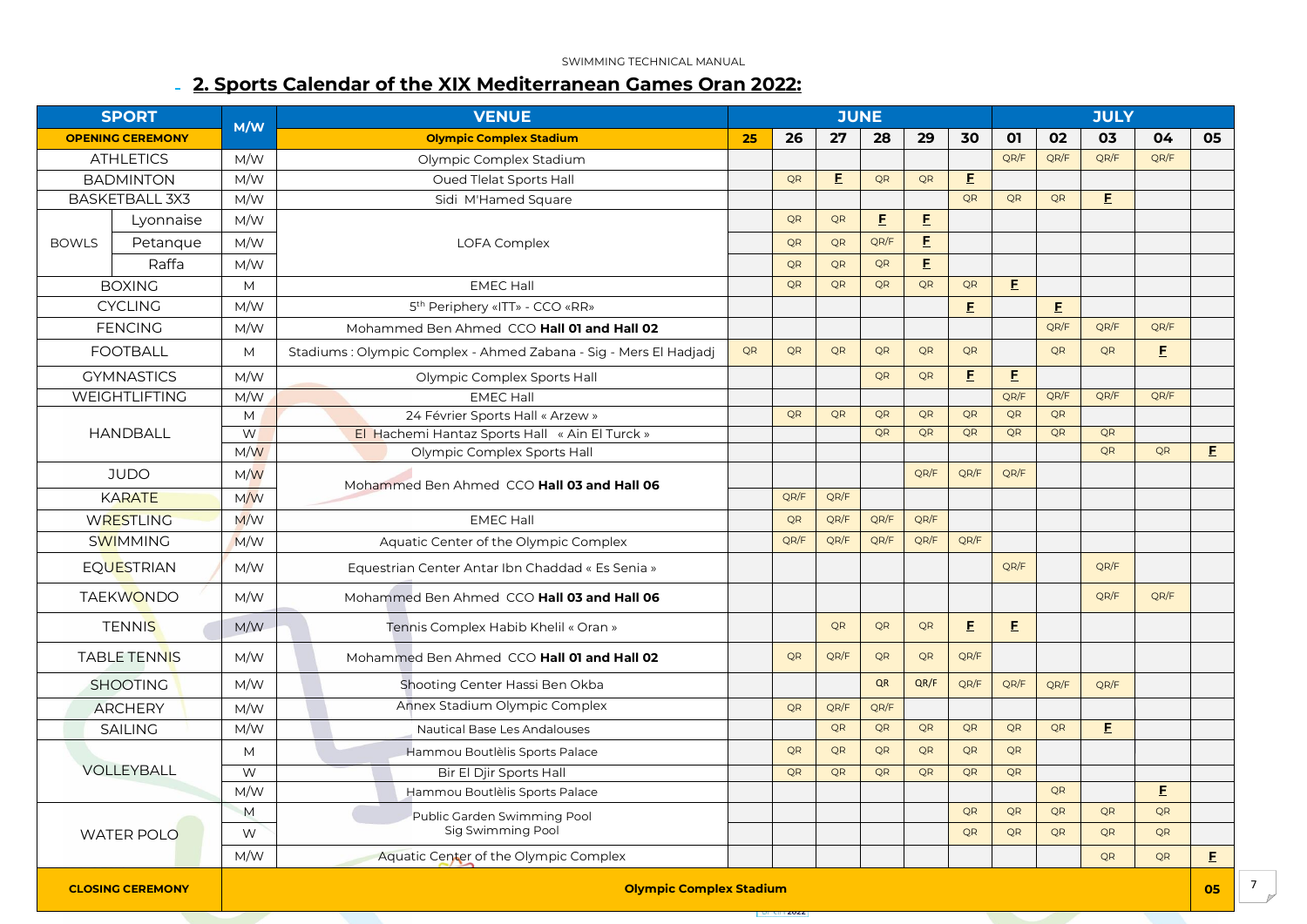### <span id="page-7-0"></span>*3. Abbreviation Table:*

| Acronym     | Definition                                         |  |
|-------------|----------------------------------------------------|--|
| <b>ICMG</b> | International Committee of the Mediterranean Games |  |
| <b>IOC</b>  | International Olympic Committee                    |  |
| IF          | <b>International Federation</b>                    |  |
| <b>OCMG</b> | Organizing Committee of the Mediterranean Games    |  |
| <b>NOC</b>  | National Olympic Committee                         |  |
| <b>WADA</b> | World Anti-Doping Agency                           |  |
| <b>NF</b>   | <b>National Federation</b>                         |  |
| <b>MG</b>   | XIX Mediterranean Games Oran 2022                  |  |
| <b>DRM</b>  | Delegation Registration Meeting                    |  |
| <b>MV</b>   | Mediterranean Village                              |  |
| <b>TIC</b>  | <b>Technical Information Center</b>                |  |
| <b>SIC</b>  | <b>Sports Information Center</b>                   |  |
| M           | Men                                                |  |
| W           | Women                                              |  |
| M/W         | Men/Women                                          |  |
| <b>QR</b>   | <b>Qualification Round</b>                         |  |
| F           | Final                                              |  |
| QR/F        | Qualification Round / Final                        |  |
| <b>FINA</b> | INTERNATIONAL SWIMMING FEDERATION                  |  |
| <b>FAN</b>  | ALGERIAN SWIMMING FEDERATION                       |  |





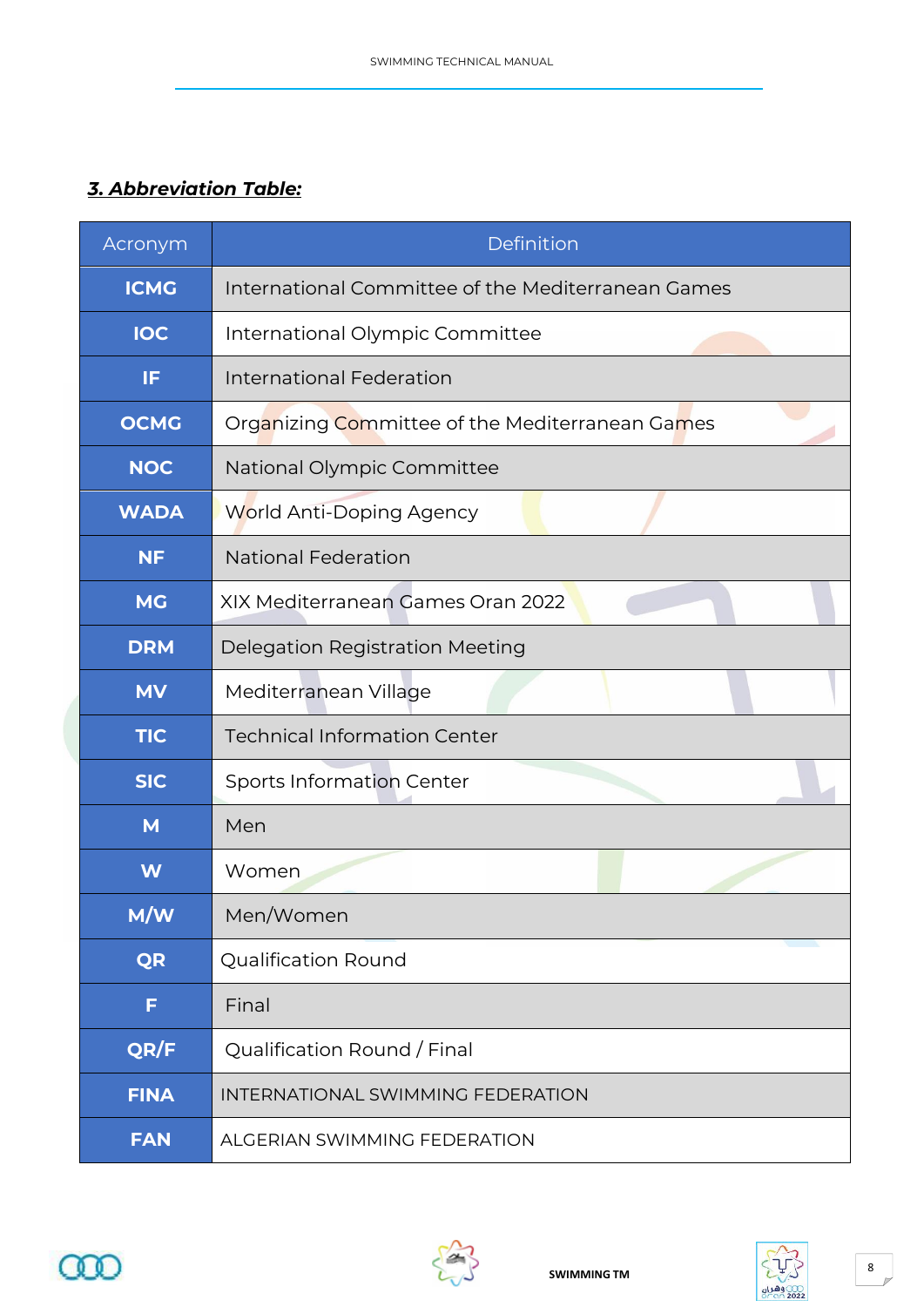# **B. Technical Information**





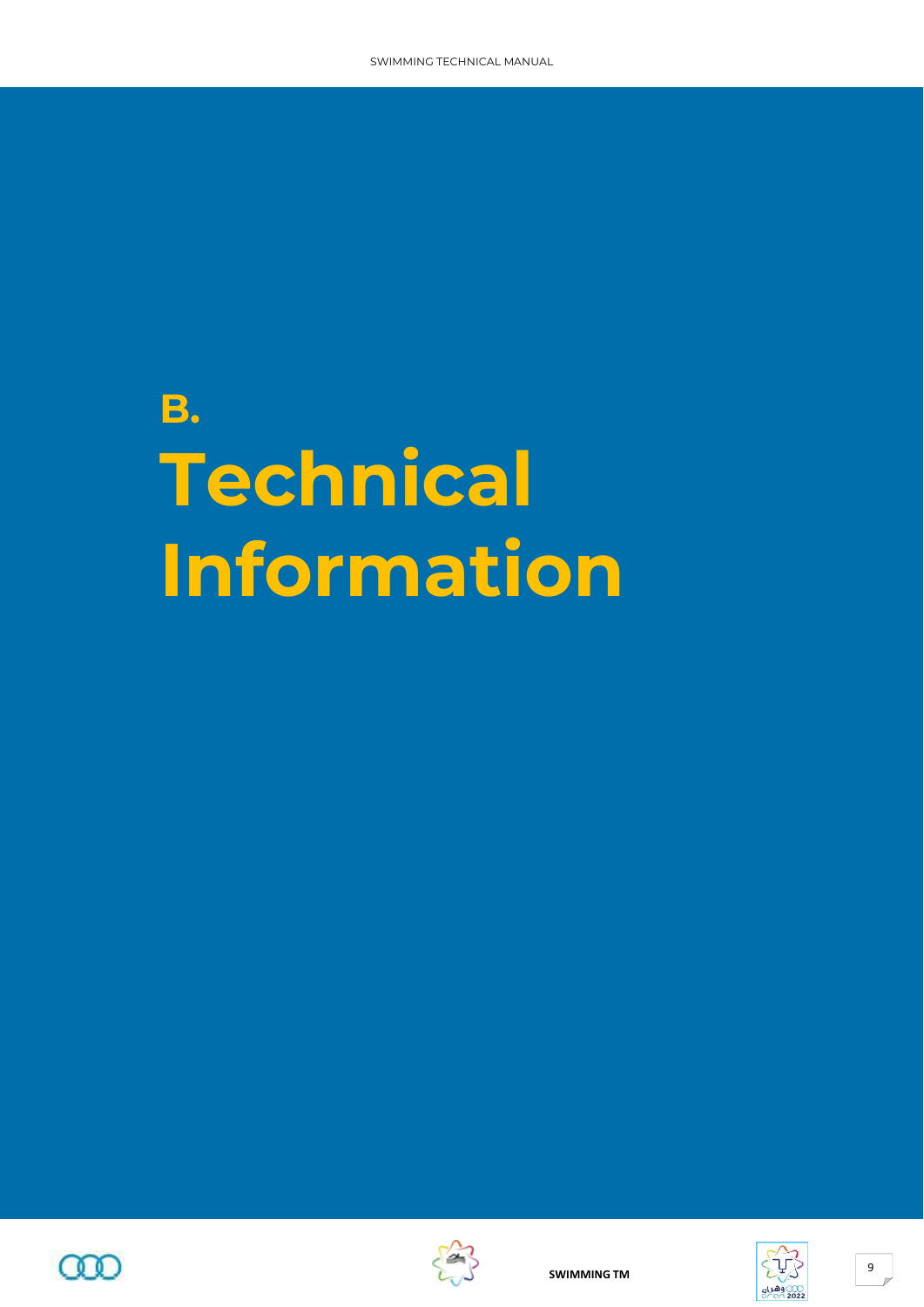#### <span id="page-9-0"></span>**1. International Federation**

INTERNATIONAL SWIMMING FEDERATION (FINA) Chemin de Bellevue 24a/24b – CH 1005 Lausanne Phone: +41 21 310 47 10 Website: [www.fina.org](http://www.fina.org/) President: Mr. **Husain AL MUSALLAM** Executive director: Mr. **Brent NOWICKI**

#### <span id="page-9-1"></span>**2. National Federation:**

ALGERIAN SWIMMING FEDERATION (FAN) Phone: +213 (0) 23 362 764 Website: [www.fanatation.dz](http://www.fanatation.dz/) E-mail: [fan.ligue@gmail.com](mailto:fan.ligue@gmail.com) President: Mr. **Mohamed Hakim BOUGHADOU** General Secretary: Mr. **Djafar Kheireddine BENZERROUG**

#### <span id="page-9-2"></span>**3. Competition Management:**

FINA Technical Delegate: Mr. **SAM RAMSAMY (RSA)** Competition Director: Mr. **Redouane AYAD**

#### <span id="page-9-3"></span>**3.1 Venue Management:**

Venue Director: Mr. **Ilyes EL KEBBAR**

#### <span id="page-9-4"></span>**4. Events and dates**

#### <span id="page-9-5"></span>**4.1 Sports program**

The Swimming competition of the XIX Mediterranean Games Oran 2022 will include the following events:



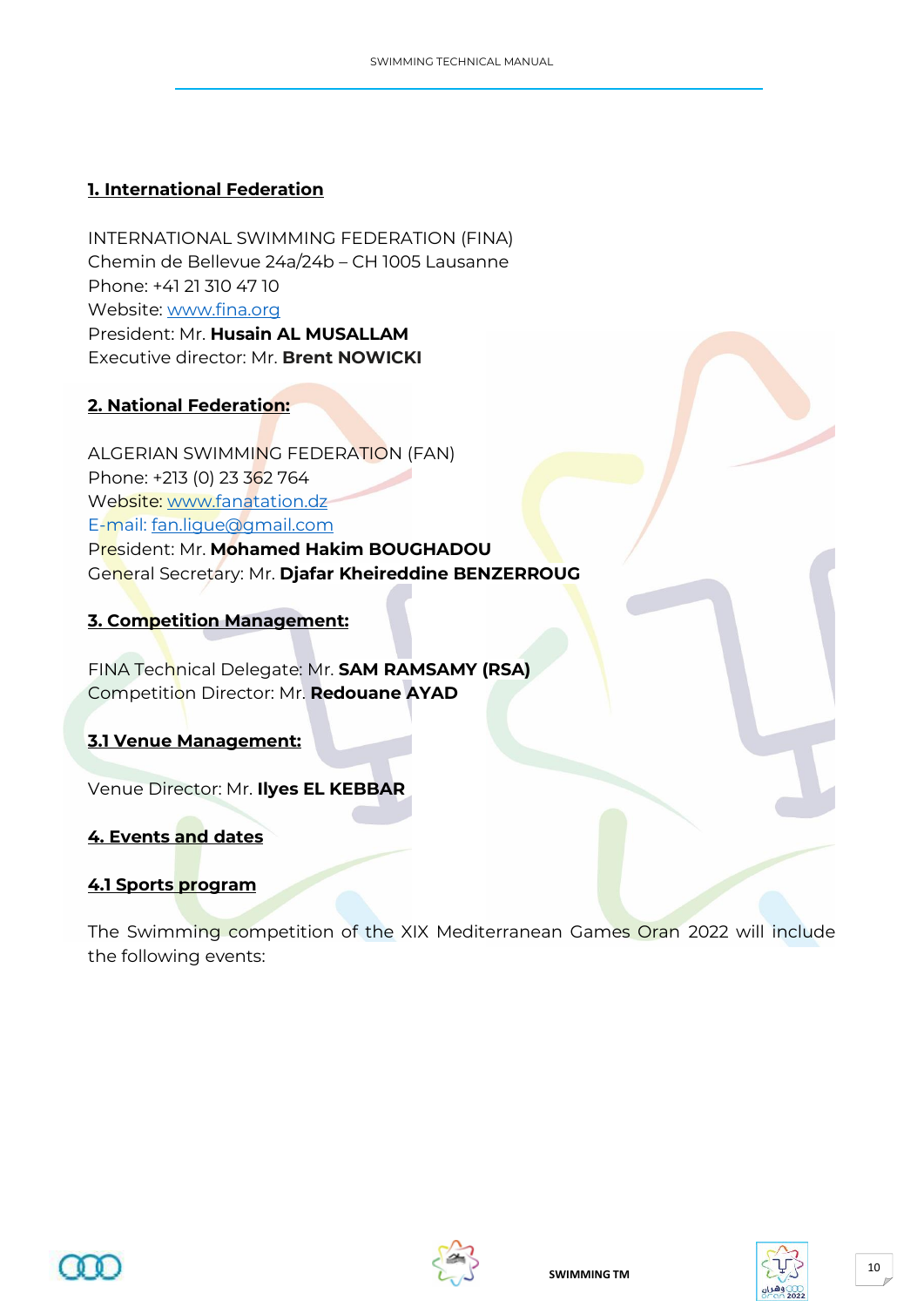| <b>Events</b>                    | <b>Men</b> | <b>Women</b>            |
|----------------------------------|------------|-------------------------|
| <b>50m Freestyle</b>             | X          | X                       |
| <b>100m Freestyle</b>            | X          | X                       |
| <b>200m Freestyle</b>            | X          | X                       |
| 400m Freestyle                   | X          | X                       |
| 800m Freestyle                   |            | X                       |
| <b>1500m Freestyle</b>           | X          |                         |
| <b>50m Breaststroke</b>          | X          | X                       |
| <b>100m Breaststroke</b>         | X          | X                       |
| <b>200m Breaststroke</b>         | X          | X                       |
| <b>50m Backstroke</b>            | X          | X                       |
| <b>100m Backstroke</b>           | X          | X                       |
| <b>200m Backstroke</b>           | X          | $\overline{\mathbf{X}}$ |
| <b>50m Butterfly</b>             | X          | X                       |
| <b>100m Butterfly</b>            | X          | X                       |
| <b>200m Butterfly</b>            | X          | X                       |
| <b>200m Individual Medley</b>    | X          | $\overline{\mathbf{X}}$ |
| <b>400m Individual Medley</b>    | X          | X                       |
| <b>4x100m Freestyle Relay</b>    | X          | X                       |
| 4x200m Freestyle<br><b>Relay</b> | X          | X                       |
| <b>4x100m Medley Relay</b>       | X          | X                       |

#### <span id="page-10-0"></span>**4.2 Dates and venue:**

The swimming competition will take place at the Nautical Center of the Olympic Complex **from Sunday June 26 to Thursday June 30, 2022**

#### <span id="page-10-1"></span>**5. Conditions for the conduct of the competition:**

The swimming competition will take place if a minimum of eight (8) countries for the men's events and six (6) countries for the women's events have registered before **11:59 p.m. (Algerian time) on Friday March 18, 2022.**

Depending on the number of entries the President of the ICMG Technical Commission, assisted by one (1) or two (2) members of this commission appointed by the President of the ICMG, and in the presence of the OCMG Oran 2022 Sports Director, will decide **on Monday May 30, 2022**, the list of canceled events.

Once the progress of a competition has been confirmed, it will take place and the corresponding medals and diplomas will be distributed, regardless of the number of participants



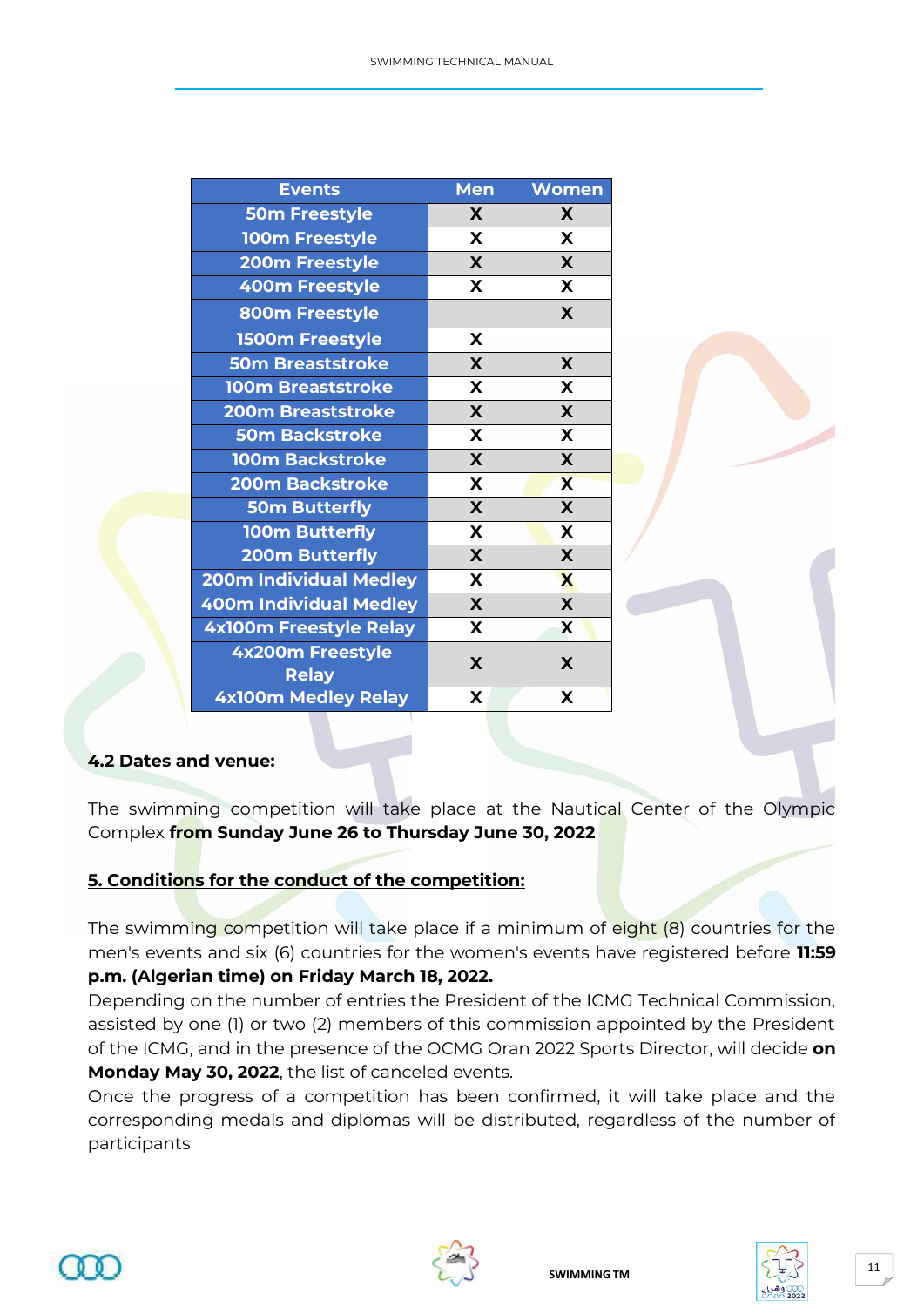#### <span id="page-11-0"></span>**5.1 Cancellation of events:**

The OCMG Oran 2022 will immediately inform each National Olympic Committee (NOC) of the list of events that are canceled because they do not meet the required number of participants.

#### <span id="page-11-1"></span>**6. Competition rules:**

The swimming competition will take place in accordance with the FINA regulations in force on **January 01, 2022**, with special exceptions authorized by the ICMG. Questions not addressed in this technical manual will be resolved as follows:

- For general questions, the ICMG rules will apply.
- For technical matters, FINA rules will apply.

#### <span id="page-11-2"></span>**7. Technical organization:**

FAN, under the supervision of the FINA Technical Delegate, is responsible for the technical organization and running of the swimming competition during the XIX Mediterranean Games Oran 2022.

#### <span id="page-11-3"></span>**7.1 Special provisions regarding the conduct of the competition:**

Any problems that may arise before or during the events will be resolved by the Competition Management, in accordance with the ICMG and FINA regulations in force on **January 1, 2022**, except for specific exceptions authorized by the ICMG.

Precise arrangements for the organization of the swimming competition will be made depending on the number of participants.

#### <span id="page-11-4"></span>**7.2 Qualifying Heats:**

All individual events with more than eight (8) men or eight (8) women athletes entered, and all relays with more than eight teams (8) entered, will include qualifying heats, The qualifying heats will be organized according to the times indicated during the final entries and according to FINA regulation.

Preliminary entries for the relay events must be submitted to the Swimming Technical Information Center TIC twenty-four (24) hours before the start of the playoffs.

#### <span id="page-11-5"></span>**8. Competition venue:**

The Swimming competition of the XIX Mediterranean Games Oran 2022 will take place in the venue described in the table below.





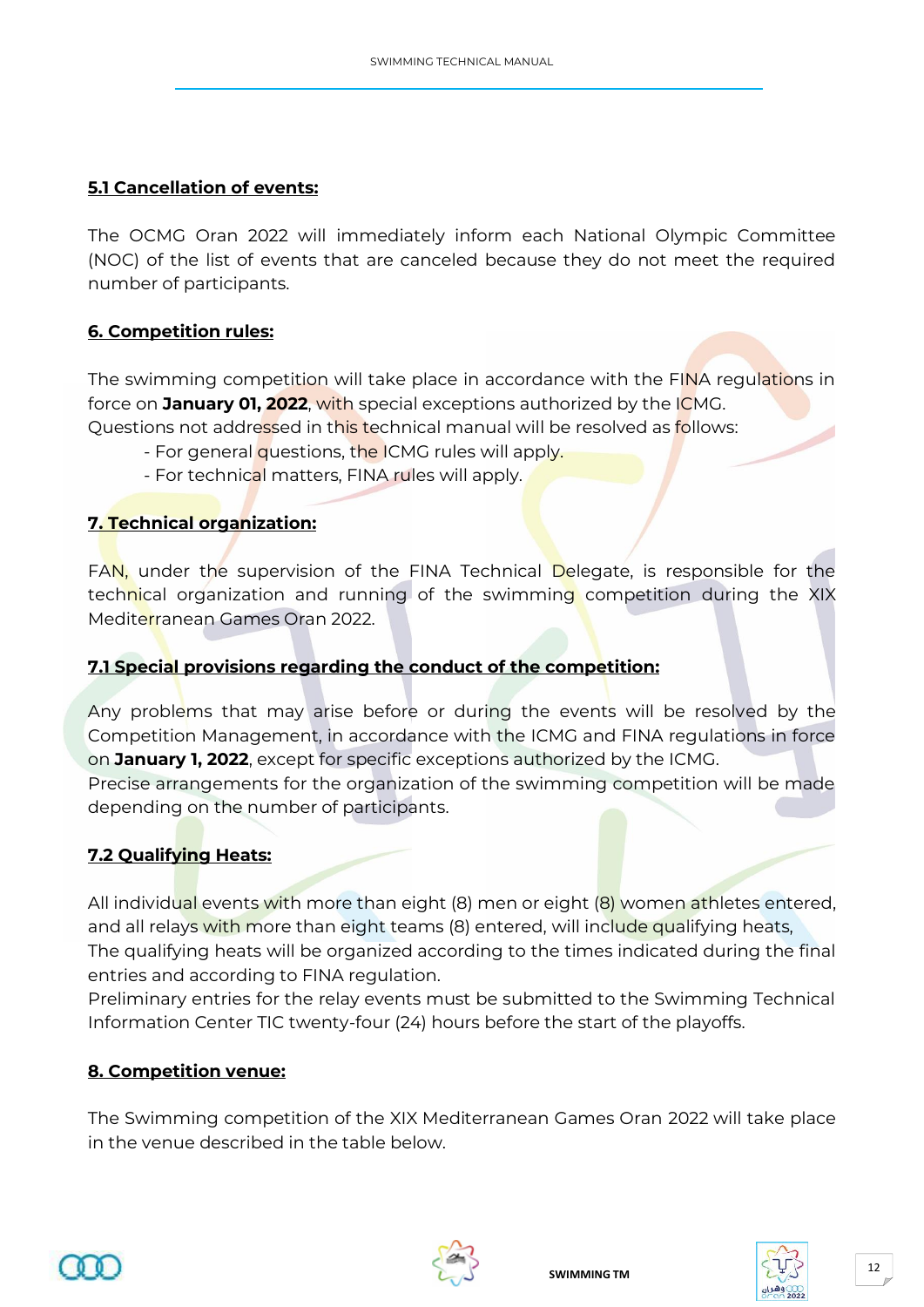| <b>Competition venue</b>                                | <b>Distance from</b><br>the Village | <b>Capacity</b> | <b>Municipality</b> |
|---------------------------------------------------------|-------------------------------------|-----------------|---------------------|
| <b>Nautical Center of the</b><br><b>Olympic Complex</b> | 4.0 Km                              | 2000 places     | Bir El Djir         |

#### <span id="page-12-0"></span>**8.1 Competition area:**

The competition area will consist of one (1) swimming pool with ten (10) lanes, approved by FINA.

The Swimming competition will take place in the eight (8) central lanes.

#### <span id="page-12-1"></span>**8.2 Warm-up area:**

Attached to the competition site, the athletes will have available for warm-ups and recovery the 10-lines 50m outdoor pool.

#### <span id="page-12-2"></span>**8.3 Changing rooms:**

The athletes will have at their disposal changing rooms for men and women equipped with showers and toilets.

#### <span id="page-12-3"></span>**8.4 Rest room for athletes:**

Athletes will have a dedicated area with fresh water, energy drinks and fruits.

#### <span id="page-12-4"></span>**8.5 Press tribune:**

Accredited media will have a tribune and a working room at their disposal.

#### <span id="page-12-5"></span>**8.6 Sports equipment:**

All sports equipment and technical equipment used during swimming competitions and training must comply with the standards established in the FINA regulations in force on **January 1, 2022**, except for specific exceptions authorized by the ICMG.

#### <span id="page-12-6"></span>**9. Training:**

#### <span id="page-12-7"></span>**9.1 Training venues:**

Swimming training for the XIX Mediterranean Games Oran 2022 will take place in the following venues:



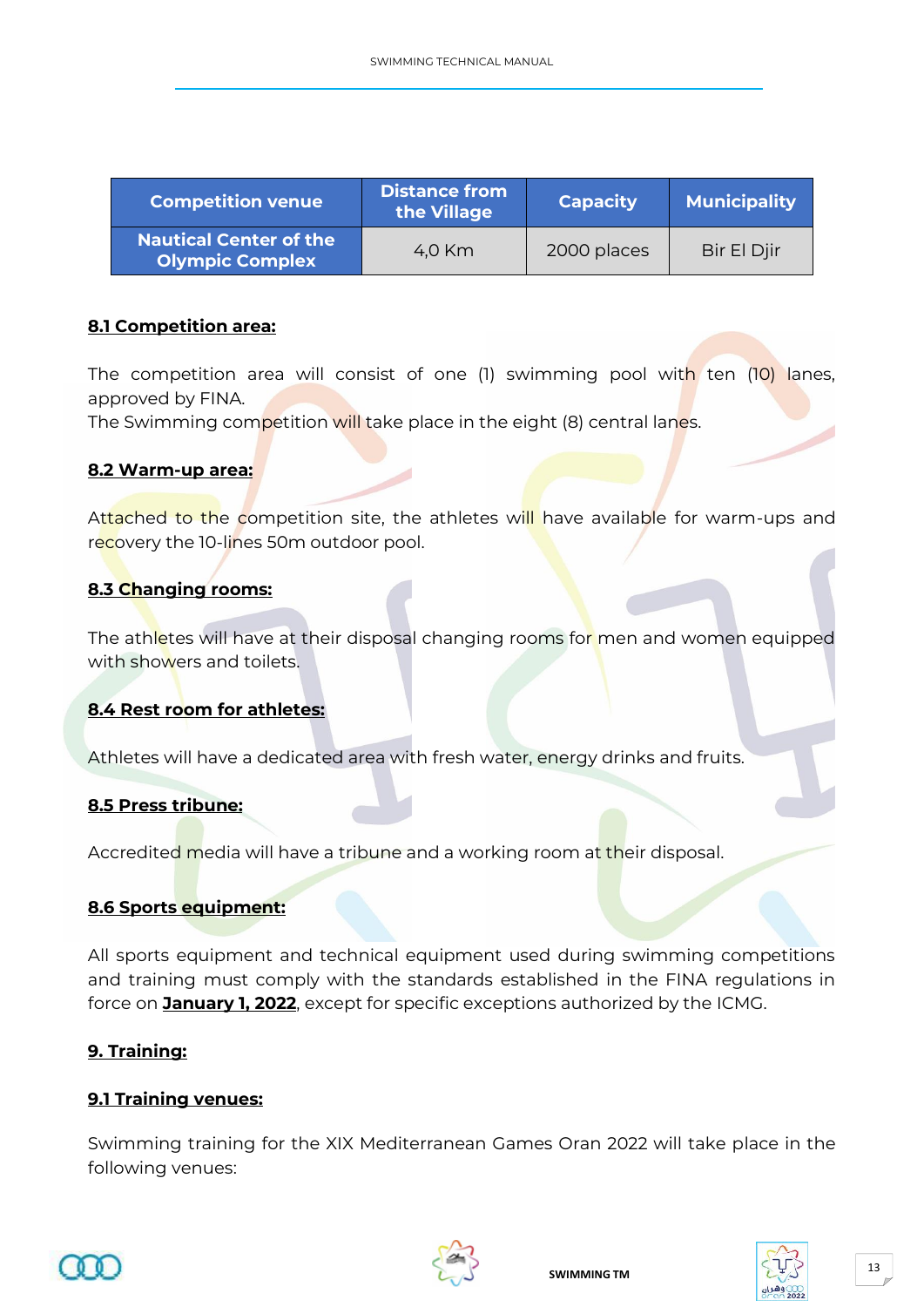| <b>Training venues</b>                                                             | <b>Distances</b><br>from the<br><b>Village</b> | <b>Municipality</b> | <b>Observations</b>                       |
|------------------------------------------------------------------------------------|------------------------------------------------|---------------------|-------------------------------------------|
| (Indoor swimming pool)<br><b>Nautical Center of the</b><br><b>Olympic Complex</b>  | 4,0 Km                                         | Bir El Djir         | Competition pool<br>According to program  |
| (Outdoor swimming pool)<br><b>Nautical Center of the</b><br><b>Olympic Complex</b> | 4.0 Km                                         |                     | Warm-up pool                              |
| <b>Sig swimming pool</b>                                                           | 55 Km                                          | <b>SIG</b>          | Only available on 22 and<br>23 June, 2022 |

#### <span id="page-13-0"></span>**9.1.1 Training calendar and schedule:**

Athletes will have the following venues at their disposal, according to the times indicated below:

|               | <b>Dates</b>                   | <b>Venues</b>                                                     | <b>Opening Hours</b>     |
|---------------|--------------------------------|-------------------------------------------------------------------|--------------------------|
|               | <b>June 22 and 23,</b><br>2022 | Sig swimming pool                                                 | $7:00$ a.m. $-8:00$ p.m. |
|               | June 22 to 24, 2022            | Nautical Center Olympic Complex (the                              | $7:00$ a.m. $-8:00$ p.m. |
| June 25, 2022 | two swimming pools)            | $7:00$ am $-1:00$ p.m.                                            |                          |
|               | June 26 to 30, 2022            | (Indoor swimming pool) Nautical<br>Center of the Olympic Complex  | 7:00 a.m. - 8:00 p.m.    |
|               |                                | (Outdoor swimming pool) Nautical<br>Center of the Olympic Complex | $7:00$ a.m. $-8:00$ p.m. |

**NB:** The training slots for all the teams during the period going from the 22 to 25 of June 2022 will be scheduled according to specific program (no booking will be needed).

#### <span id="page-13-1"></span>**9.2 Services in training venues:**

#### <span id="page-13-2"></span>**9.2.1 Changing rooms:**

The athletes will have at their disposal changing rooms for men and women equipped with showers and toilets.

#### <span id="page-13-3"></span>**9.2.2 Rest room for athletes:**

In the training venues, Athletes will have a dedicated area with fresh water, energy drinks and fruits.





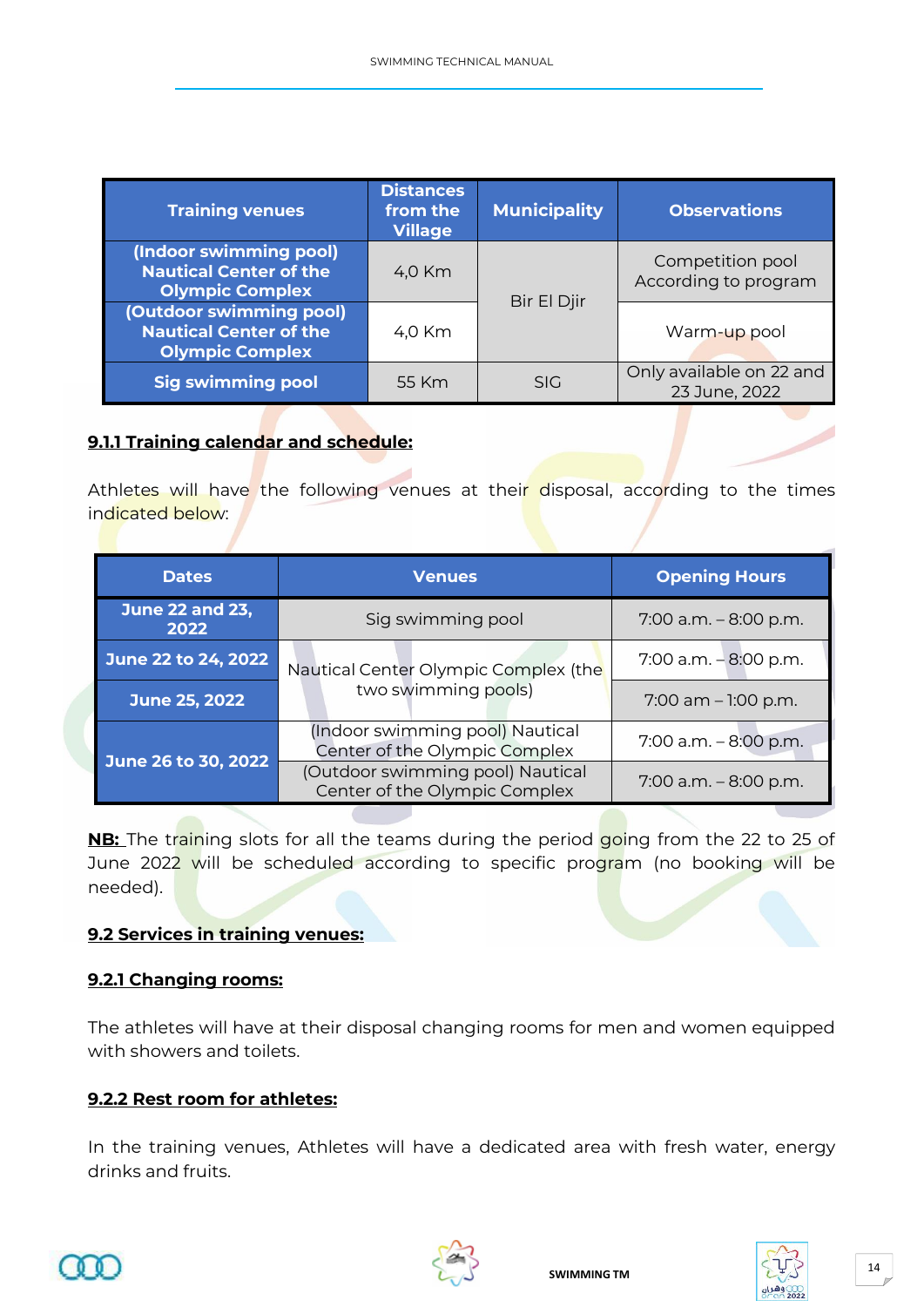#### <span id="page-14-0"></span>**9.3 Media during training:**

The training sessions will be open to the media, who will have a reserved space, but not to the public. The Competition Director will be the person empowered to modify this standard whenever necessary.

#### <span id="page-14-1"></span>**9.4 Procedure for assignments of training sessions:**

The NOCs will receive the program of the training sessions at the latest **Ten (10) Days** before the DRM.

They will need to confirm that they will use the sessions assigned to them during the DRM.

#### <span id="page-14-2"></span>**9.4.1 Pre-competition:**

In general, the Competition Management will make available to athletes, for a daily training session, the venues designated for this purpose, two (2) days before the start of the competition, that is to say, **June 23, 24 and 25, 2022.**

If they have requested them during the DRM, following the established procedure, the delegations will be able to use the venues for training Four (4) days before the start of the competition, that is to say, from **Wednesday 22 June 2022.According to the availability of infrastructure and in accordance with the criteria mentioned in the Heads of Mission Manual.**

#### <span id="page-14-3"></span>**9.4.2 During the competition:**

At the technical meeting on **Saturday 25 June 2022**, the Organizing Committee will present the training program for the competition phase. During the technical meeting, each NOC will then be able to present their specific training needs, which will be assessed for inclusion in the training program for the competition phase.

The teams will receive information on the training sessions upon arrival at the Sports Information Center SIC of the Mediterranean Village and at the Swimming Technical Information Center TIC.

#### <span id="page-14-4"></span>**10. Participation:**

All the member NOCs of the ICMG, of which the National Swimming Federation is a member of FINA, will be able to participate in the swimming competition of the XIX Mediterranean Games Oran 2022.





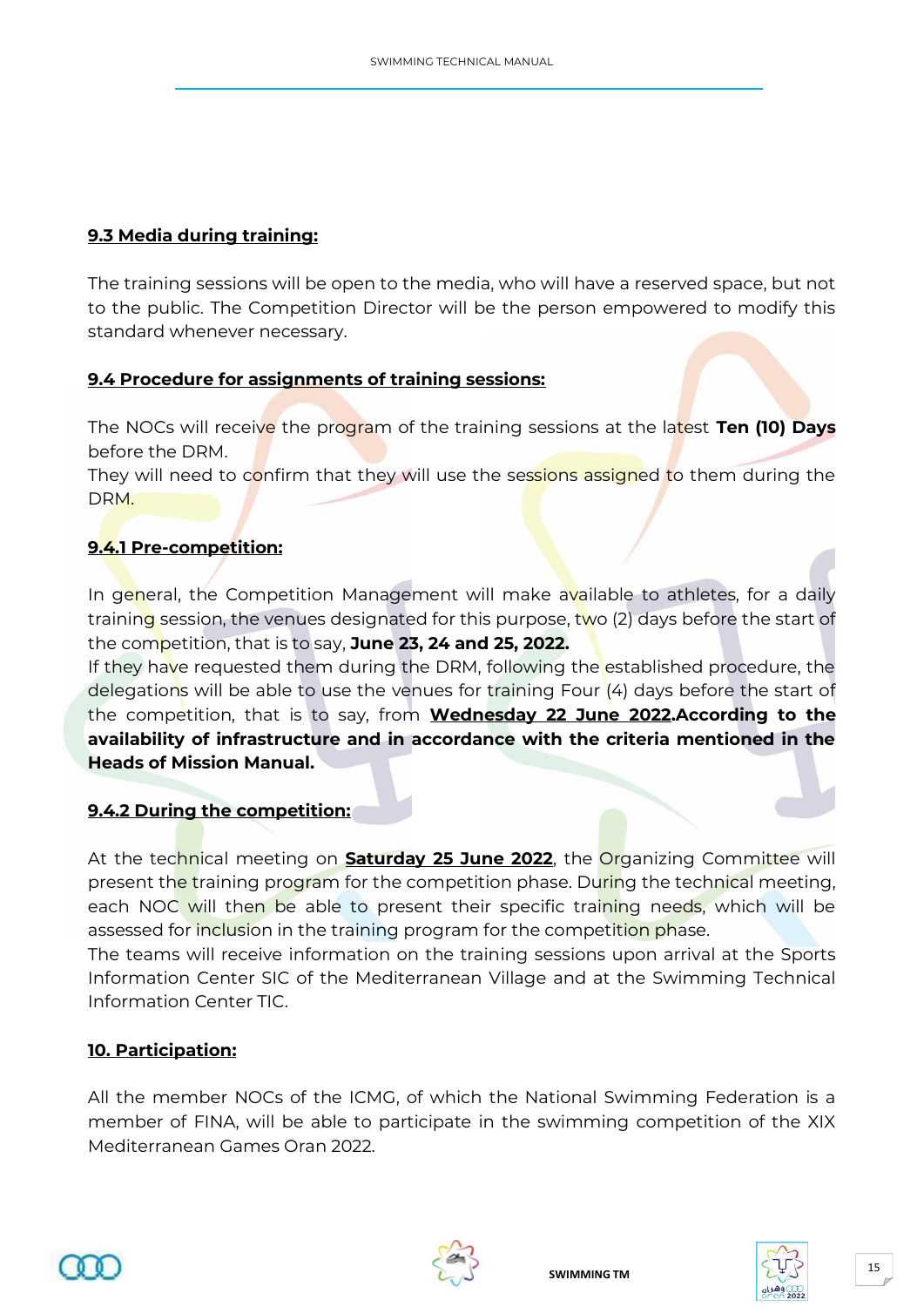The athletes who will participate in the competitions must be of the nationality of the country they represent and comply with the conditions and regulations of the ICMG and FINA.

Each NOC may participate in the individual events of the Swimming competition with a maximum of two (2) swimmers in each individual event and one (1) team in each relay event.

#### <span id="page-15-0"></span>**11. Entries:**

#### <span id="page-15-1"></span>**11.1 General principles:**

The XIX Mediterranean Games Oran 2022 is open to all athletes from NOCs of Mediterranean member countries of the ICMG, according to the standards of the ICMG Charter and the IOC.

All athletes participating in the Games must be citizens of the country they represent, in accordance with the IOC rules.

Prior to the Games, all participating athletes must complete and sign the "consent form" as defined by the World Anti-Doping Agency.

#### <span id="page-15-2"></span>**11.2 Procedures:**

The delegation registration process is linked to the general accreditation system. The registration system set up by the OCMG Oran 2022 consists of an online computer application, accessible through the official Games' website: [www.oran2022.dz](http://www.oran2022.dz/)

Each delegation will have a user name and a password of their own which will allow them to access the online application in Three Languages: English, Arabic and French. The online application will allow to print a list of sports entries which, once signed, must be sent, before the deadlines indicated hereafter, to the OCMG Oran 2022: [sportsinscription@oran2022.com](mailto:sportsinscription@oran2022.com)

#### <span id="page-15-3"></span>**11.2.1 Entries by number:**

The list of entries with the number of participants per sport and per event must be submitted, through the online application, before **23:59 (Algerian time), on Friday March 18, 2022.**

#### <span id="page-15-4"></span>**11.2.2 Preliminary entries by name (Long list):**

The list of preliminary entries of participants by name, by sport and by event must be submitted, through the online application, before **23:59 (Algerian time) on Friday, April 01, 2022.**





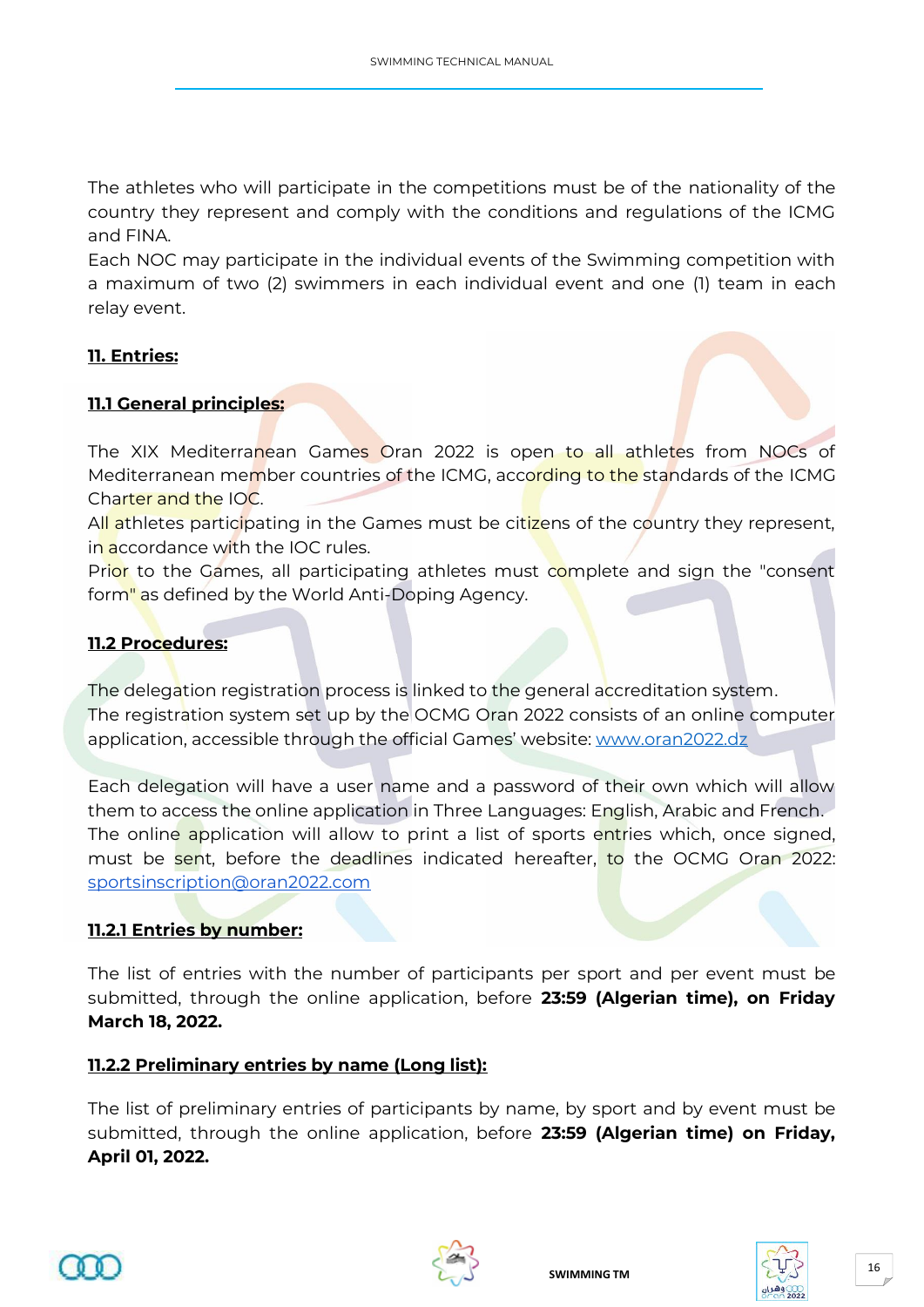#### <span id="page-16-0"></span>**11.2.3 Final entries by name (Short list):**

The NOCs of all participating countries must send to the OCMG Oran 2022, no later than **Thursday May 26, 2022 (23:59 Algerian time)**, the form of the nominative and final entries of their participants, through the online application.

#### <span id="page-16-1"></span>**11.3 Confirmation of entries:**

Confirmation of entries will take place during the DRM and any subsequent eligible changes will be presented to the SIC and confirmed, at the latest, during the technical meeting.

The specific forms for the confirmation of entries will be given in advance to the Chef de Mission of each NOC.

#### <span id="page-16-2"></span>**12. Technical meeting:**

The technical meeting will take place on **Saturday, June 25, 2022, at 1:00 p.m.** at the competition venue (Nautical Center).

The meeting will be conducted in accordance with FINA regulations, under the direction of the FINA Technical Delegate. The following people should be present at this meeting:

- The FINA Technical Delegate,
- A member of the ICMG Technical Commission,
- Team leaders (one per country),
- Judges and referees,
- Coaches (one per team),

- The Director of the Swimming competition of the OCMG Oran 2022.

#### <span id="page-16-3"></span>**13. Health services:**

#### <span id="page-16-4"></span>**13.1 Medical services available in the Village and at competition venues:**

During the XIX Mediterranean Games Oran 2022, health assistance will be available for any athlete or accredited official who needs it, both in the Mediterranean Village and at all competition venues.

#### <span id="page-16-5"></span>**13.1.1 Mediterranean Village:**

The Mediterranean Village polyclinic will provide residents with the following health services:

- Sports medicine,
- Physiotherapy,
- First aid,
- 24 hour emergency services.

Ambulance teams will act as a link between the polyclinic and the main hospitals, in the event that additional care is required.





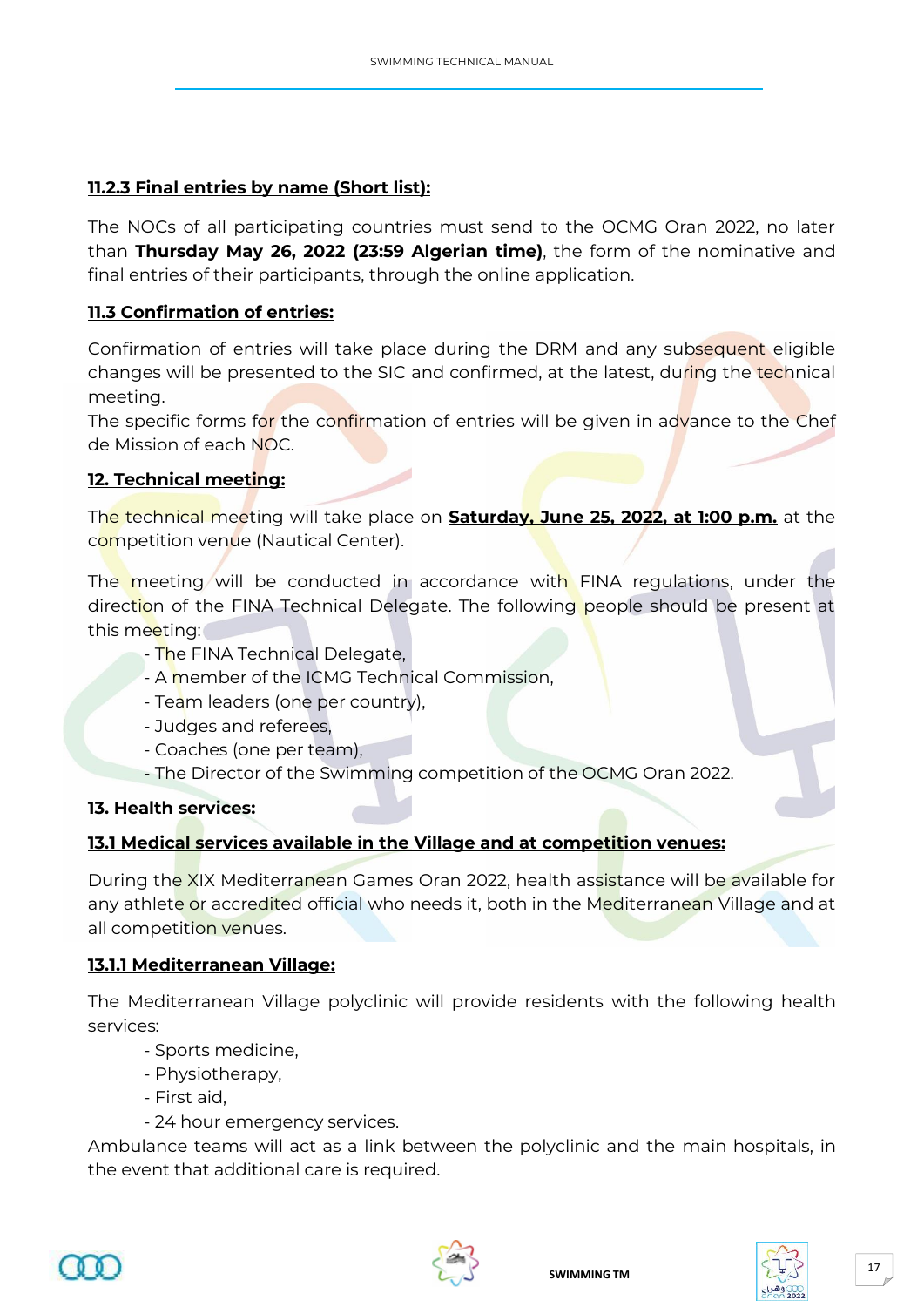#### <span id="page-17-0"></span>**13.1.2 Competition venue:**

During the course of the events, all competition venues will have the following services available to athletes:

- Medical services,
- Medical transport service.

Coolers filled with ice cubes will be made available to delegations in all sports venues.

#### <span id="page-17-1"></span>**13.2 Doping control:**

Doping controls will be carried out during competition or out of competition, under the responsibility of the ICMG Medical and Anti-Doping Commission and with the collaboration of the anti-doping services of OCMG Oran 2022 in accordance with the rules of the ICMG, FINA and the World Anti-Doping Code.

Each participant subject to a control will receive a written notification, at which point the procedure for collecting the control sample will begin, and this, within the times and in the manner established by law.

The athlete who refuses to submit to a doping control procedure, or who has a positive analysis of his sample, will be excluded from the competition and will be sanctioned, as well as, possibly his team, in accordance with the ICMG and FINA rules.

#### <span id="page-17-2"></span>**14. Judges - referees:**

The judges, referees and timekeepers will be appointed by the FAN National Referee Committee, in agreement with the FINA Technical Delegate.

FAN will be responsible for constituting the competition committee, the composition of which will be as follows:

- Referee of the event (men or women),
- Member of the Technical Commission of FAN,
- Team delegate (by drawing of the lots),
- Member of the organizing committee (Technical Delegate of FINA),
- Director of the competition.

#### <span id="page-17-3"></span>**14.1 Jury of Appeal:**

In accordance with the technical regulations of the events of each of the sports on the program of the XIX Mediterranean Games Oran 2022, international appeal judges will be appointed to deal with possible claims.

If the FINA Technical Delegate does not chair the appeal jury, FINA will appoint, through him, the President of the jury that will be composed according to the regulations in force.

As a general rule, and except as otherwise provided by FINA, the Jury of Appeal will be composed of one (1) President and two (2) members chosen from the list of six (6) qualified representatives of the participating countries.





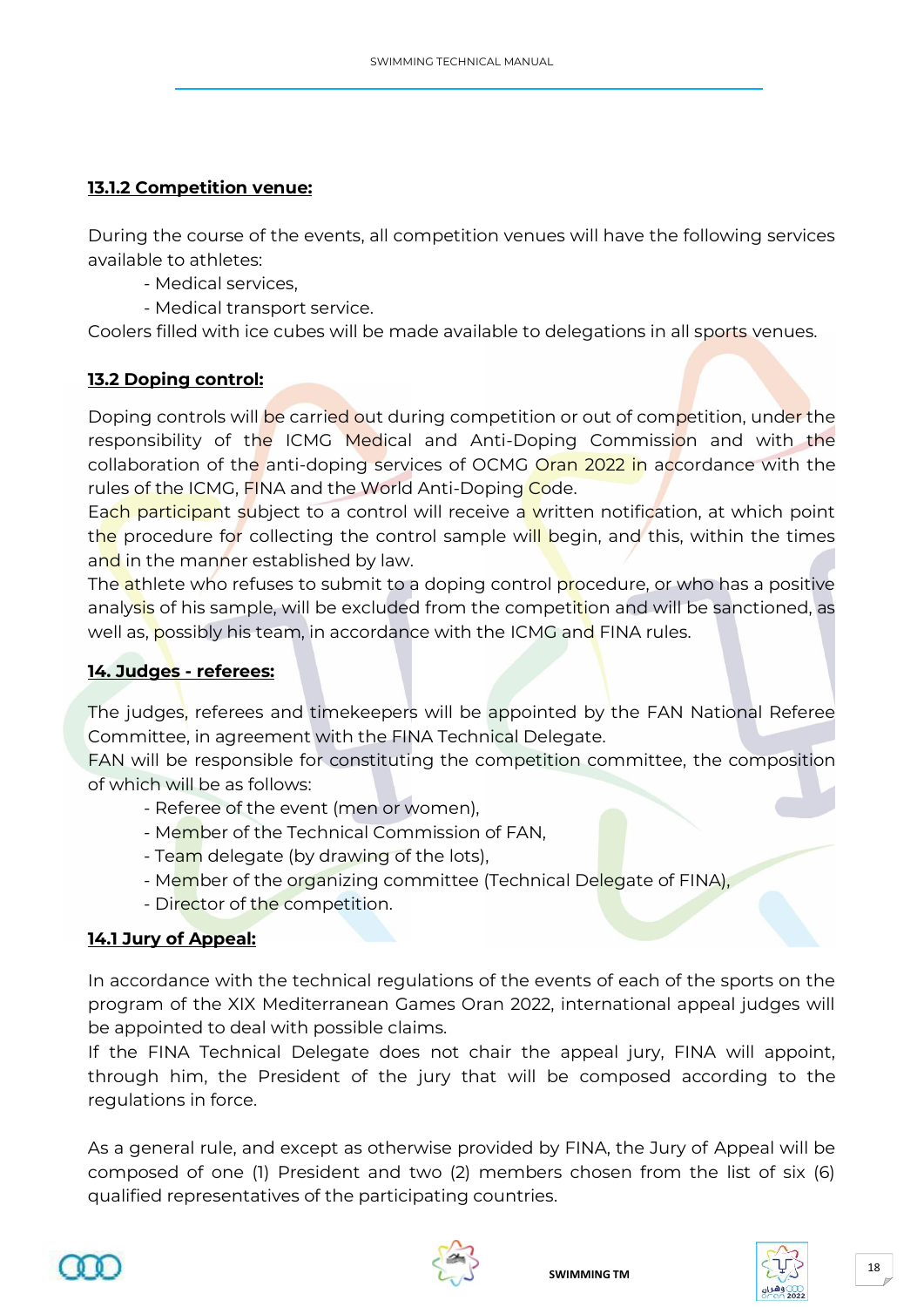The Technical Delegate will communicate the list of members of the Jury of Appeal during the technical meeting.

When processing a claim, the members of the Jury of Appeal who are nationals of the countries concerned, must abstain.

#### <span id="page-18-0"></span>**15. Claims:**

All claims must comply with FINA procedures. Claims must be presented, by the NOC in question, in writing, in Arabic, French or English, within the required time limits, accompanied by deposit in cash fixed by the FINA regulations.

All claims will be presented to the Swimming TIC, which will in turn forward them to the secretariat of the Jury of Appeal, as well as to the Technical Commission of the ICMG.

If a claim is successful, the deposit will be refunded, but not otherwise.

#### <span id="page-18-1"></span>**16. Sports clothing:**

Participants in the Swimming competition of the XIX Mediterranean Games Oran 2022 must wear sports attire in accordance with FINA and ICMG regulations.

#### <span id="page-18-2"></span>**16.1 Athlete clothing:**

No advertising marks are permitted on sportswear, accessories or, as a general rule, on any part of the clothing or equipment worn or used by athletes. Only the name of the manufacturer of the corresponding garment or equipment will be allowed, provided that it is not exaggerated for advertising purposes, in accordance with the rules defined by the ICMG and FINA.

The official Medal Ceremony will be subject to the same regulations as regards sports attire and advertising. The athletes will have to stand on the podium with the official clothing of their NOC.

#### <span id="page-18-3"></span>**16.2 Clothing of the referees:**

The international referees must wear the uniform distributed by the OCMG Oran 2022.

#### <span id="page-18-4"></span>**17. Medal ceremonies:**

The medal ceremonies will take place according to the competition program.

#### <span id="page-18-5"></span>**17.1 Medals and diplomas for the individual events**

The following prizes will be awarded, in accordance with ICMG regulations:





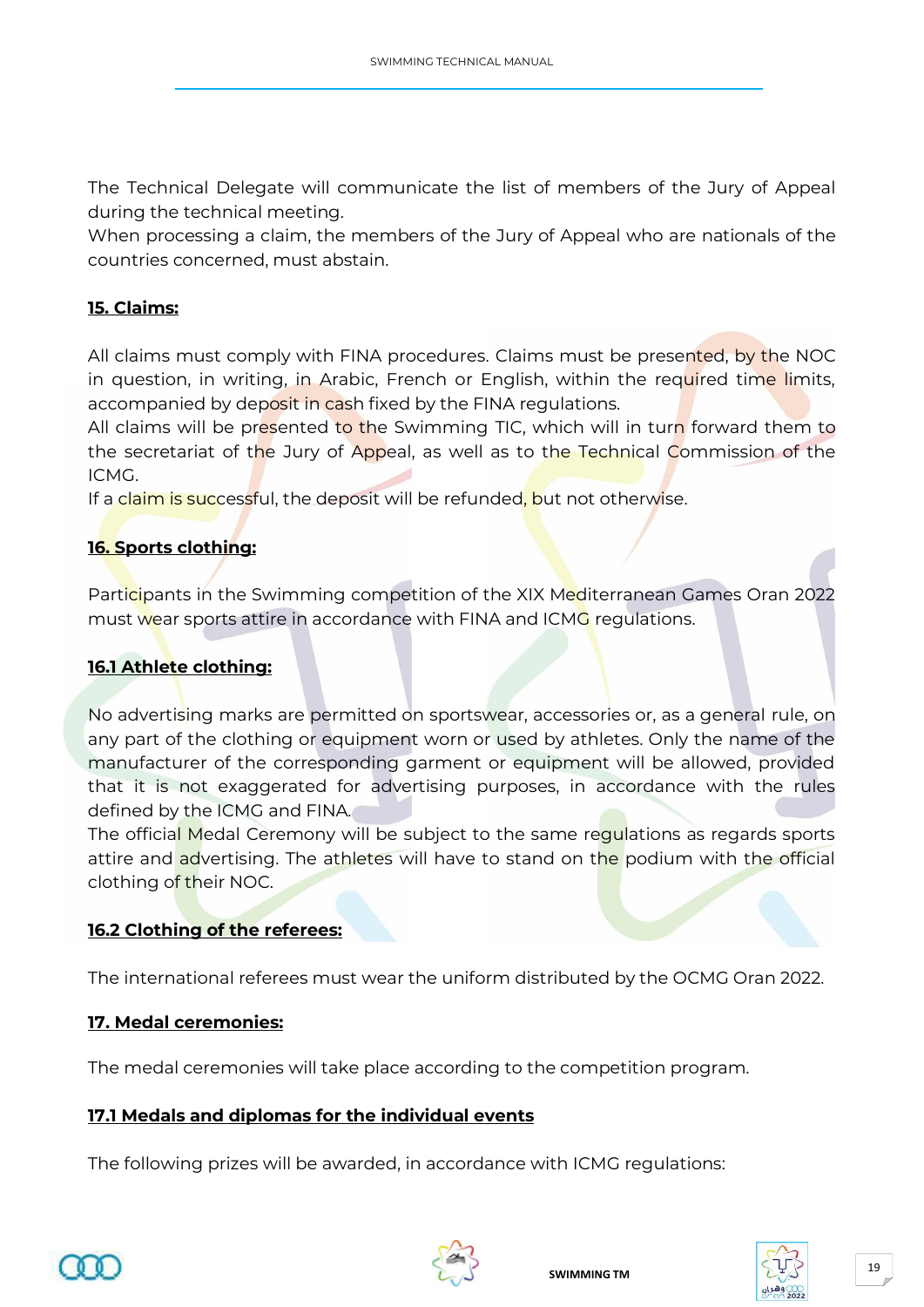#### <span id="page-19-0"></span>**17.1.1 First place**

Gold medal and diploma to the participant ranked first in each event.

#### <span id="page-19-1"></span>**17.1.2 Second place**

Silver medal and diploma for the participant ranked second in each event.

#### <span id="page-19-2"></span>**17.1.3 Third place**

Bronze medal and diploma to the participant ranked third in each event.

#### <span id="page-19-3"></span>**17.1.4 Fourth to eighth place**

Diploma to participants ranked from fourth to eighth place in each event.

#### <span id="page-19-4"></span>**17.2 Medals and diplomas for relay events**

The following prizes will be awarded, in accordance with ICMG regulations:

#### <span id="page-19-5"></span>**17.2.1 First place**

Gold medal and diploma to members of the first-ranked team.

#### <span id="page-19-6"></span>**17.2.2 Second place**

Silver medal and diploma to members of the second-ranked team.

#### <span id="page-19-7"></span>**17.2.3 Third place**

Bronze medal and diploma to members of the team ranked third.

#### <span id="page-19-8"></span>**17.2.4 Fourth to eighth place**

Diploma to members of teams ranked from fourth to eighth place.

#### <span id="page-19-9"></span>**18. Calendar and schedule:**

The Swimming competition of the XIX Mediterranean Games Oran 2022 will take place from **Sunday June 26 to Thursday June 30, 2022** according to the following schedules (the schedules are provisional and may change depending on the final number of entries):





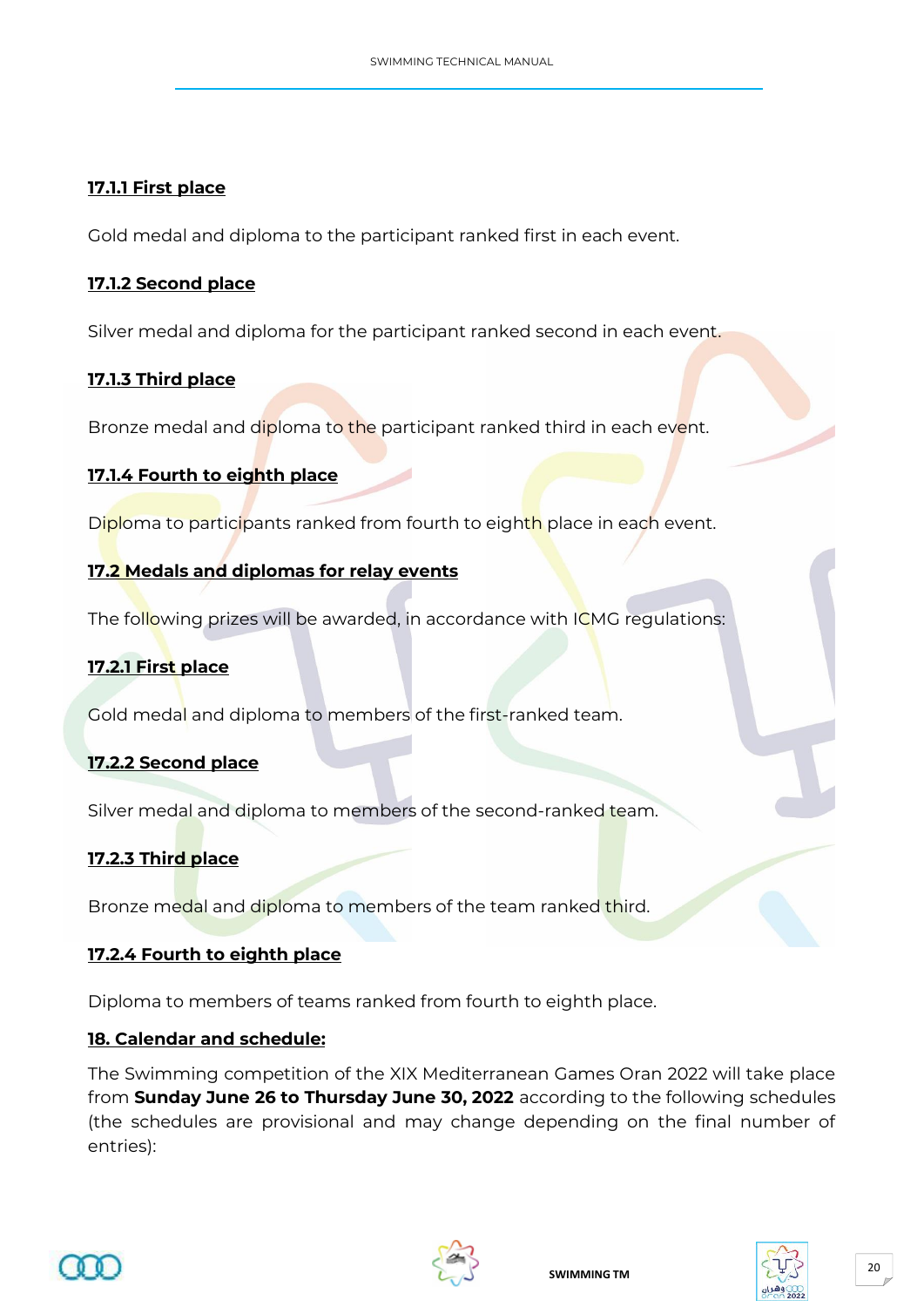# **Sunday June 26, 2022**

| $1st$ DAY<br><b>SERIES</b><br><b>Warm-up: from 7:30</b><br>a.m.' to 9:45 a.m.'<br><b>Beginning of the events:</b><br>$10$ a.m. | FINALS Warm-up: from 4 p.m. to 5:45 p.m.<br>Beginning of the events: 6:00 p.m. |  |  |
|--------------------------------------------------------------------------------------------------------------------------------|--------------------------------------------------------------------------------|--|--|
|                                                                                                                                | FINAL OF 50 FREESTYLE WOMEN                                                    |  |  |
|                                                                                                                                | FINAL OF 50 BUTEERFLY MEN                                                      |  |  |
|                                                                                                                                | PROTOCOL CEREMONY 50 FREESTLYE WOMEN                                           |  |  |
| <b>50 Freestyle WOMEN</b>                                                                                                      | FINAL OF 400 INDIVIDUAL MEDLEY WOMEN                                           |  |  |
| <b>50 Butterfly MEN</b>                                                                                                        | PROTOCOL CEREMONY 50 BUTTERFLY MEN                                             |  |  |
| <b>400 Individual Medley</b><br><b>WOMEN</b>                                                                                   | FINAL OF 200 BREASTSTROKE MEN                                                  |  |  |
| <b>200 Breaststroke MEN</b>                                                                                                    | PROTOCOL CEREMONY 400 INDIVIDUAL MEDLEY<br><b>WOMEN</b>                        |  |  |
| <b>800 Freestyle WOMEN</b>                                                                                                     | FINAL OF 100 BACKSTROKE MEN                                                    |  |  |
| <b>100 Backstroke MEN</b>                                                                                                      | PROTOCOL CEREMONY 200 BREASTSTROKE MEN                                         |  |  |
| <b>200 Butterfly WOMEN</b>                                                                                                     | FINAL OF 200 BUTTERFLY WOMEN                                                   |  |  |
| <b>RELAY 4X200 Freestyle</b><br><b>MEN</b>                                                                                     | PROTOCOL CEREMONY OF 100 BACKSTROKE MEN                                        |  |  |
|                                                                                                                                | FINAL OF RELAYS 4X200 FREESTYLE MEN                                            |  |  |
|                                                                                                                                | PROTOCOL CEREMONY OF 200 BUTTERFLY WOMEN                                       |  |  |
|                                                                                                                                | PROTOCOL CEREMONY OF RELAY 4X200 FREESTYLE<br><b>MEN</b>                       |  |  |





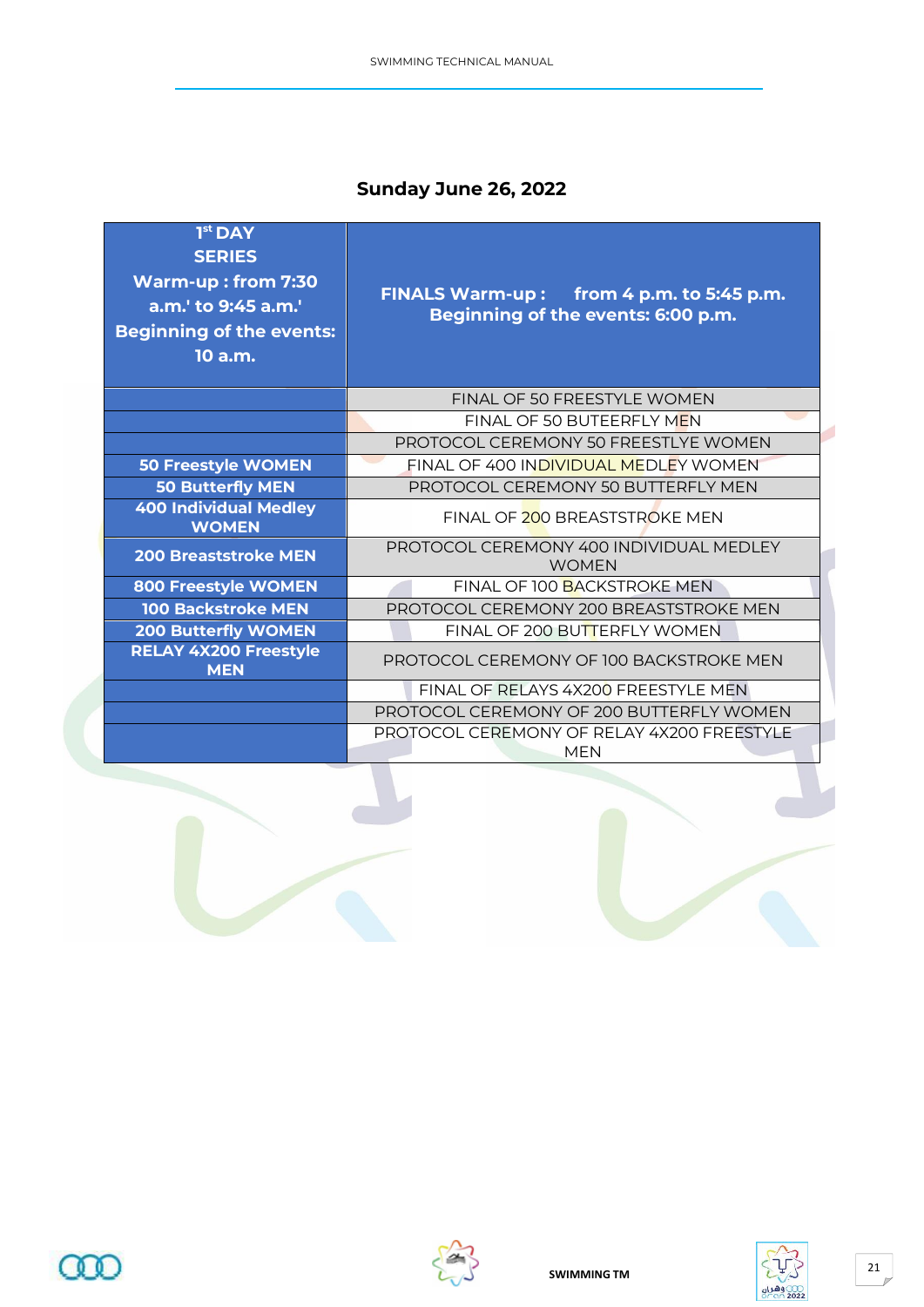# **Monday June 27, 2022**

| $2nd$ DAY                          |                                                          |  |  |  |
|------------------------------------|----------------------------------------------------------|--|--|--|
| <b>SERIES</b>                      | <b>FINALS</b>                                            |  |  |  |
| Warm-up: from 7:30 a.m. to         | Warm-up: from 4 p.m. to 5:45 p.m.                        |  |  |  |
| 9:45 a.m. Start of the events:     | Start of the events: 6 p.m.                              |  |  |  |
| 10 a.m.                            |                                                          |  |  |  |
|                                    | FINAL OF 50 BUTTERFLY WOMEN                              |  |  |  |
|                                    | FINAL OF 50 BREASTSTROKE MEN                             |  |  |  |
|                                    | <b>PROTOCOL CEREMONY OF 50 BUTTERELY WOMEN</b>           |  |  |  |
|                                    | FINAL OF 200 FREESTYLE WOMEN                             |  |  |  |
| <b>50 WOMEN'S BUTTERFLY</b>        | PROTOCOL CEREMONY OF 50 BREASTSTROKE<br><b>MEN</b>       |  |  |  |
| <b>50 MEN'S BREASTSTROKE</b>       | FINAL OF 100 FREESTYLE MEN                               |  |  |  |
| <b>200 WOMEN'S FREESTYLE</b>       | PROTOCOL CEREMONY OF 200 FREESTYLE<br><b>WOMEN</b>       |  |  |  |
| <b>100 MEN'S FREESTYLE</b>         | FINAL OF 100 BREASTSTROKE WOMEN                          |  |  |  |
| <b>100 WOMEN'S BREASTROKE</b>      | PROTOCOL CEREMONY OF 100 ERFESTYLE MEN                   |  |  |  |
| <b>400 MEN'S INDIVIDUAL MEDLEY</b> | FINAL OF 400 INDIVIDUAL MEDLEY MEN                       |  |  |  |
| <b>200 WOMEN'S BACKSTROKE</b>      | PROTOCOL CEREMONY OF 100 BREASTSTROKE<br><b>WOMEN</b>    |  |  |  |
| <b>1500 MEN'S FREESTYLE</b>        | FINAL OF 800 FREESTYLE WOMEN                             |  |  |  |
|                                    | PROTOCOL CEREMONY OF 400 INDIVIDUAL<br><b>MEDLEY MEN</b> |  |  |  |
|                                    | FINAL OF 200 BACKSTROKE WOMEN                            |  |  |  |
|                                    | PROTOCOL CEREMONY OF 800 FREESTYLE<br><b>WOMEN</b>       |  |  |  |
|                                    | PROTOCOL CEREMONY OF 200 BACKSTROKE<br><b>WOMEN</b>      |  |  |  |
|                                    |                                                          |  |  |  |





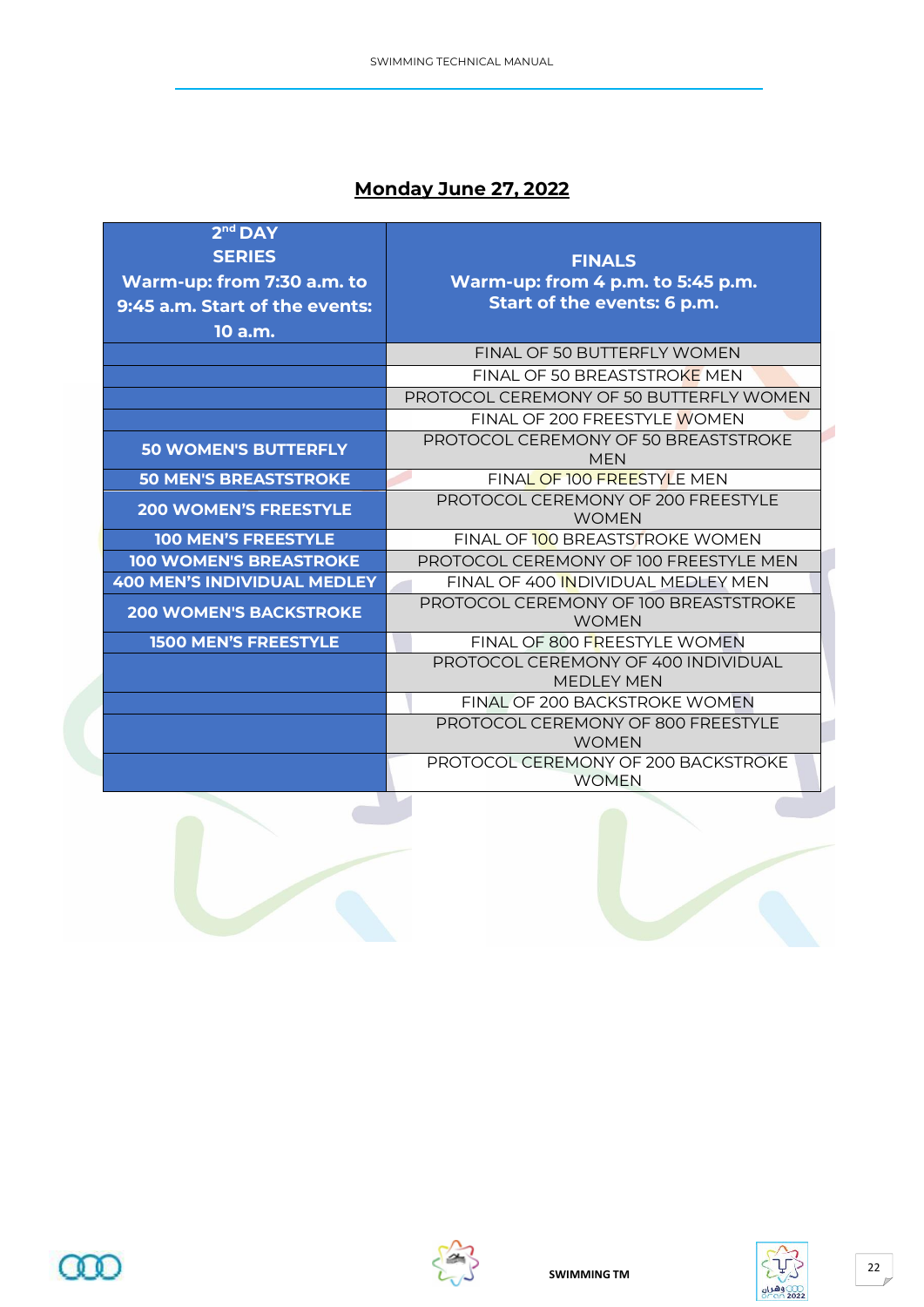#### **Tuesday June 28, 2022**

| 3 <sup>rd</sup> DAY                          |                                                           |
|----------------------------------------------|-----------------------------------------------------------|
| <b>SERIES</b>                                | <b>FINALS</b>                                             |
| Warm-up: from 7:30 a.m. to                   | Warm-up: from 4 p.m. to 5:45 p.m.                         |
| 9:45 a.m. Start of the events: 10            | Start of the events: 6 p.m.                               |
| a.m.                                         |                                                           |
|                                              | FINAL OF 400 FREESTYLE MEN                                |
|                                              | FINAL 50 BACKSTROKE WOMAN                                 |
|                                              | PROTOCOL CEREMONY of 400 FREESTYLE MEN                    |
|                                              | FINAL OF 50 BACKSTROKE MEN                                |
|                                              | PROTOCOL CEREMONY of 50 BACKSTROKE                        |
|                                              | <b>WOMAN</b>                                              |
| <b>400 FREESTYLE MEN</b>                     | FINAL OF 100 FREESTYLE WOMAN                              |
| <b>50 BACKSTROKE WOMEN</b>                   | PROTOCOL CEREMONY of 50 BACKSTROKE MEN                    |
| <b>50 BACKSTROKE MEN</b>                     | FINAL OF 200 INDIVIDUAL MEDLEY MEN                        |
| <b>100 FREESTYLE WOMEN</b>                   | PROTOCOL CEREMONY of 100 FREESTYLE WOMAN                  |
| <b>200 INDIVIDUAL MEDLEY MEN</b>             | FINAL OF 1500 FREESTYLE MEN                               |
| <b>RELAY 4X200 FREESTYLE</b><br><b>WOMEN</b> | PROTOCOL CEREMONY of 200 INDIVIDUAL<br><b>MEDI FY MEN</b> |
| <b>RELAY 4X100 FREESTYLE MEN</b>             | FINALS OF RELAY 4X200 FREESTYLE WOMAN                     |
|                                              | PROTOCOL CEREMONY of 1500 FREESTYLE MEN                   |
|                                              | FINAL OF RELAY 4X100 FREESTYLE MEN                        |
|                                              | PROTOCOL CEREMONY of relay 4X200 FREESTYLE                |
|                                              | <b>WOMAN</b>                                              |
|                                              | PROTOCOL CEREMONY of relay 4X100 FREESTYLE                |
|                                              | <b>MFN</b>                                                |





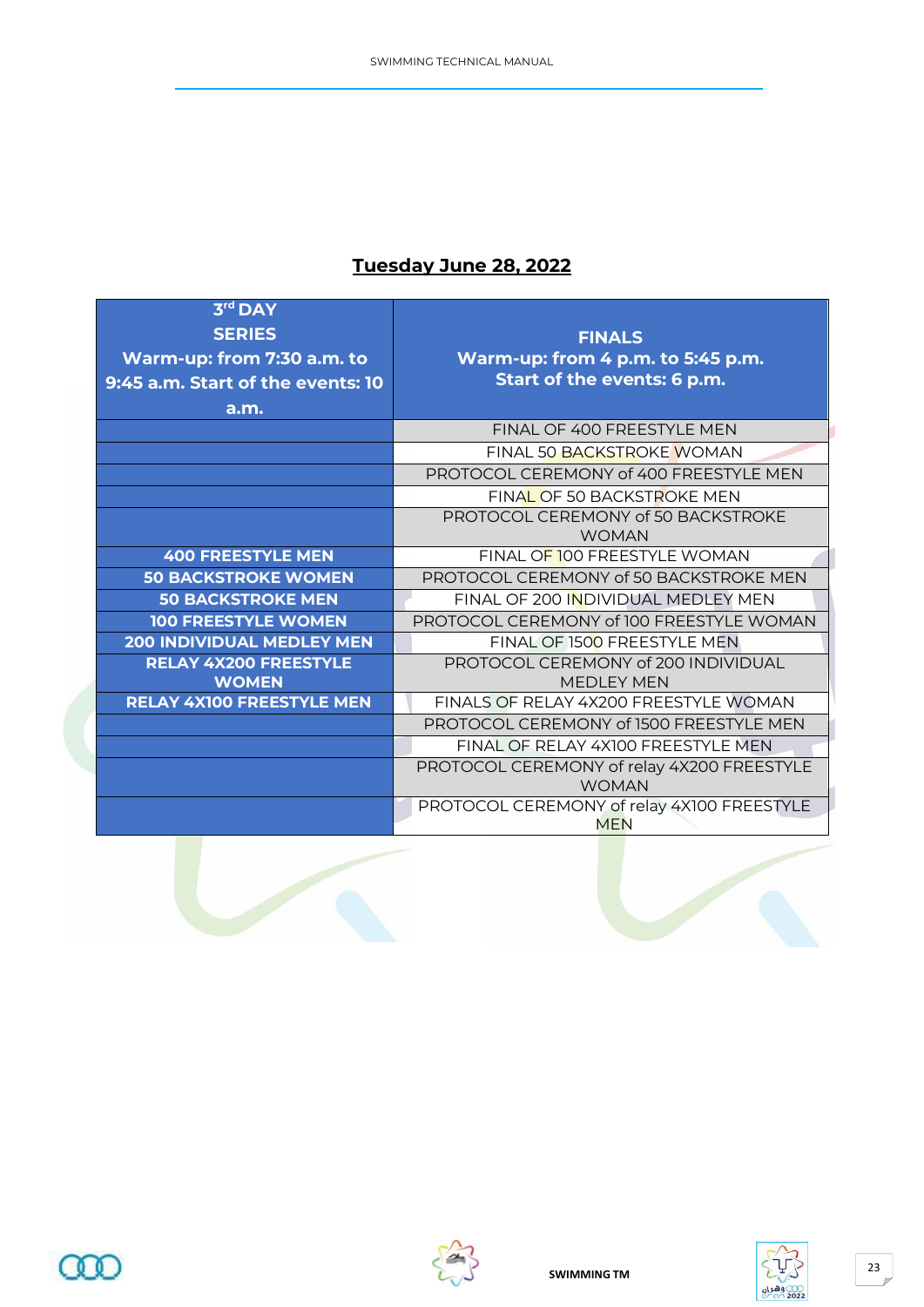# **Wednesday June 29, 2022**

| $4th$ DAY<br><b>SERIES</b>                                      | <b>FINALS</b>                                                    |
|-----------------------------------------------------------------|------------------------------------------------------------------|
| Warm-up: from 7:30 a.m. to<br>9:45 a.m. Start of the events: 10 | Warm-up: from 4 p.m. to 5:45 p.m.<br>Start of the events: 6 p.m. |
| a.m.                                                            |                                                                  |
|                                                                 | <b>WOMEN'S 50 BREASTSTROKE FINAL</b>                             |
|                                                                 | FINAL OF 50 FREESTYLE MEN                                        |
|                                                                 | PROTOCOL CEREMONY OF 50 BREASTROKE WOMEN                         |
|                                                                 | FINAL OF 100 BUTTERFLY WOMEN                                     |
| <b>50 BRESTSTROKE WOMEN</b>                                     | PROTOCOL CEREMONY OF 50 ERFESTYLE MEN                            |
| <b>50 FREESTYLE MEN</b>                                         | PROTOCOL CEREMONY OF 100 BUTTERFLY WOMEN                         |
| <b>100 BUTTERFLY WOMEN</b>                                      | FINAL OF 200 INDIVIDUAL MEDLEY WOMEN                             |
| <b>200 INDIVIDUAL MEDLEY</b><br><b>WOMEN</b>                    | FINAL OF 200 BUTTERFLY MEN                                       |
| <b>200 BUTTERFLY MEN</b>                                        | PROTOCOL CEREMONY OF 200 INDIVIDUAL MEDLEY<br><b>WOMEN</b>       |
| <b>4X100 MEDLEY RELAY WOMEN</b>                                 | FINAL OF 4X100 MFDI FY RFI AY WOMEN                              |
| <b>4X100 MEDLEY RELAY MEN</b>                                   | PROTOCOL CEREMONY OF 200 BUTTERFLY MEN                           |
|                                                                 | FINAL OF 4X100 MFDI FY RFI AY MFN                                |
|                                                                 | PROTOCOL CEREMONY OF 4X100 MEDLEY RELAY                          |
|                                                                 | <b>WOMEN</b>                                                     |
|                                                                 | PROTOCOL CEREMONY OF 4X100 MEDLEY RELAY<br><b>MEN</b>            |